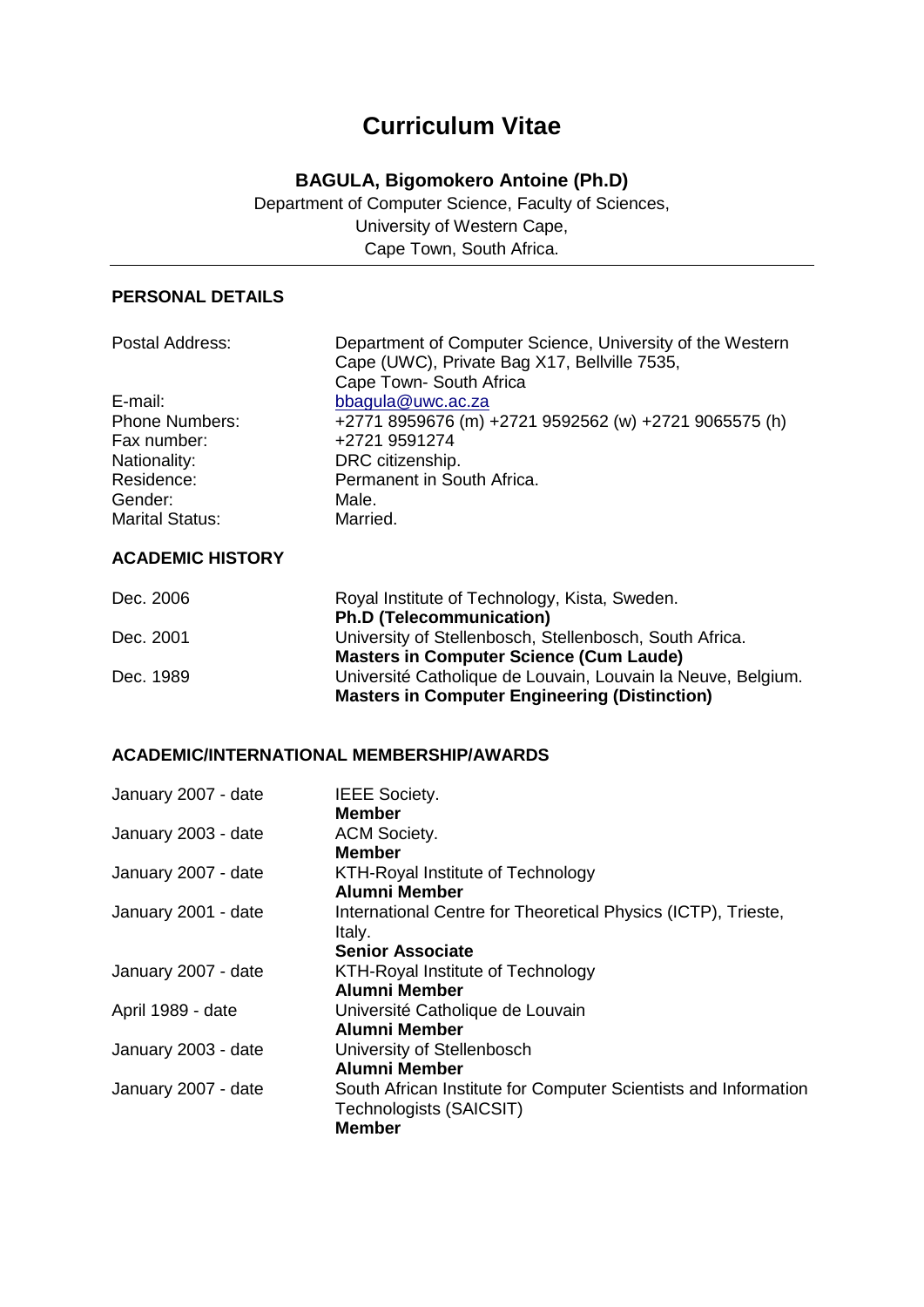# **PROFESSIONAL EXPERIENCE**

| Jan. 2014 - date      | Department of Computer Science, University of Western Cape,<br>Cape Town, South Africa.<br><b>Associate Professor.</b>                                                                                                           |
|-----------------------|----------------------------------------------------------------------------------------------------------------------------------------------------------------------------------------------------------------------------------|
| June $2014 -$ date    | World Bank: E-governance survey software for the Lesotho<br>education ministry,<br><b>Consultant.</b>                                                                                                                            |
| May 2007 - date       | International Centre for Theoretical Physics (ICTP), Trieste,<br>Italy.<br><b>Consultant.</b>                                                                                                                                    |
| May 2007 - Dec. 2013  | Department of Computer Science, University of Cape Town,<br>Cape Town, South Africa.<br>Senior Lecturer.                                                                                                                         |
| Dec. 2005 - Dec. 2007 | <b>IDRC</b> funded project.<br>Consultant to study the design of an Open Access Optical<br>Internet Backbone for the DRC. The project was conducted in<br>conjunction with the Canadian NGO Alternatives and XIT<br>telecom Inc. |
| Jul. 2002 - Ap. 2007  | Department of Computer Science, University of Stellenbosch,<br>South Africa.<br>Lecturer.                                                                                                                                        |
| Jan. 1999 - Jul. 2002 | Telkom-Siemens Centre of Excellence in ATM and Broadband<br>Networks and their applications Department of Computer<br>Science, University of Stellenbosch, South Africa.<br><b>Research Assistant.</b>                           |
| Jan. 1996 - Dec. 1999 | Congo Scientific Network Kinshasa, DR Congo Networking.<br><b>Coordinator</b> (Internet Technology and Content)                                                                                                                  |
| Jan. 1993 - Nov. 1998 | University of Kinshasa, D.R. of Congo.<br>Lecturer.                                                                                                                                                                              |
| Jan. 1992 - Dec. 1998 | High Technology Services and Management (HSM) D.R. of<br>Congo. Chief Technical Officer (specialized in Internet and<br>wireless communications).                                                                                |
| Jan. 1989 – Jan. 1992 | High Technology Systems and Management, DRC, Congo.<br><b>Consultant and Manager of Information Systems.</b>                                                                                                                     |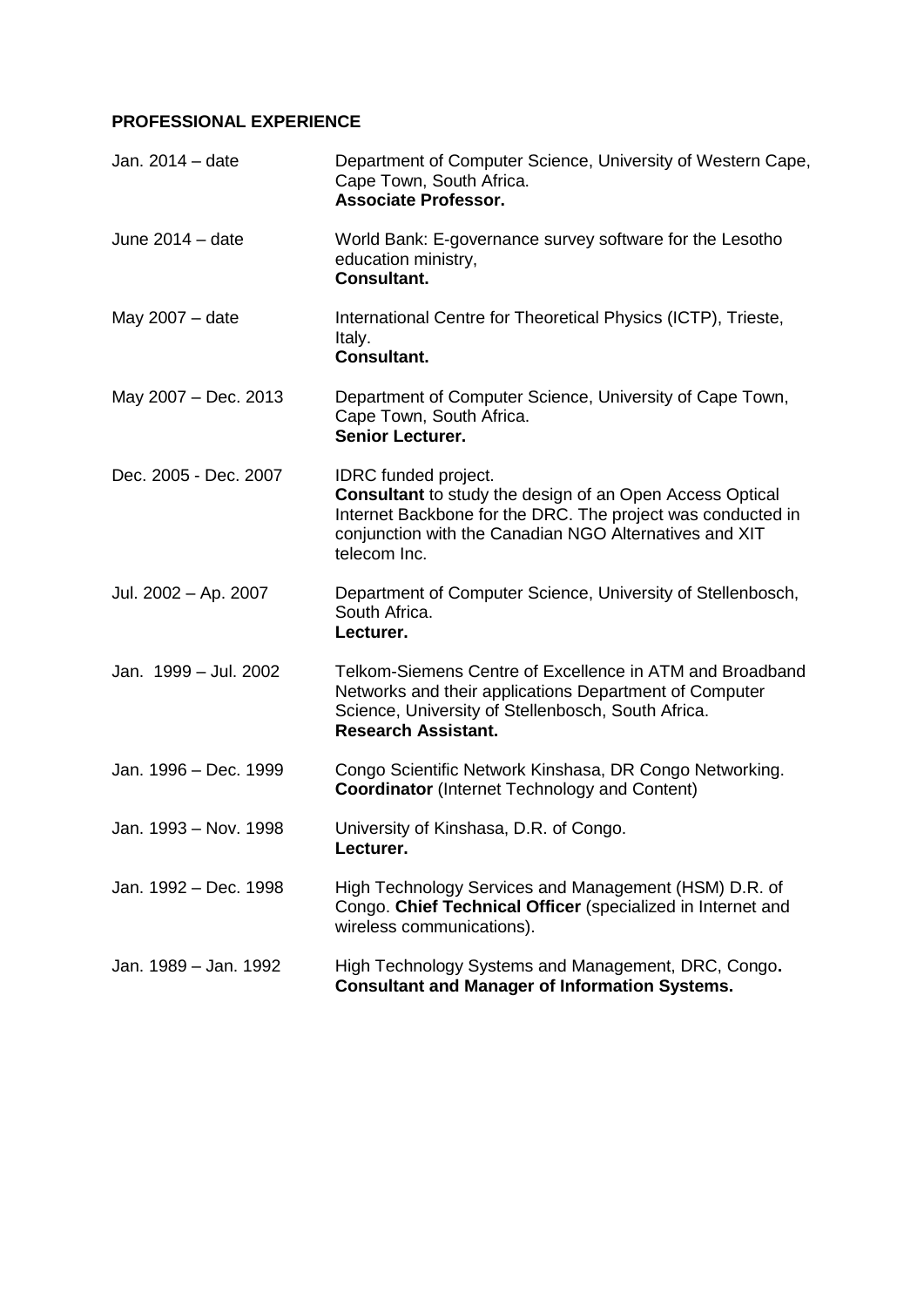### **PUBLICATIONS**

### *BOOK CHAPTERS*

- 2014 Sindiso Mpenyu Nleya, Antoine Bagula, Marco Zennaro, Ermmano Pietrosemoli (2014) **"A Non-cooperative TV White Space Broadband Market Model for Rural Entrepreneurs",** in White Space Communication Advances, Developments and Engineering Challenges, Springer Signals and Communication Technology 2015, pp 281-294.
- 2012 A. Bagula, M. Dienko, and M. Zennaro (2012). "**Middleware for Mobile and pervasive services**", In A. Kumar & B. Xie : Handbook of Mobile Systems Applications and Services, CRC Press, Taylor & Francis Group, USA. Pages 243-268, ISBN: 9781466566538.
- 2012 Osunmakinde, I.O., Yinka-Banjo, C.O. and **Bagula, A. (**2012). "**Investigating the Use of Bayesian Network and K-NN Models to Develop Behaviours for Autonomous Robots**", In Raol J.R. et al. (Eds.): Mobile Intelligent Autonomous Systems, CRC Press, Taylor & Francis Group, USA. Pages 751- 764, ISBN: 9781439863008.
- 2010 M. Masinde, **A. Bagula** and Victor Ndegwa (2010). "**Middleware for Grid Computing on Mobile Phones".** In M-Science: Sensing, Computing and Dissemination, ICTP ISBN 92-95003-43-8.
- 2009 J.K. Balikuddembe, I.O., Osunmakinde, **A. Bagula.** (2009) "Software **Project Profitability Analysis Using Temporal Probabilistic Reasoning; an Empirical Study with the CASSE Framework",** In Advances in Security Technology, Springer Berlin Heidelberg Communications in Computer and Information Science book series, Volume 29, Pages 138-150, ISSN: 1865- 0929 (Print) 1865-0937.

### *TECHNICAL BOOK TRANSLATION*

2008 Wireless Networking for the Developing World". Second edition. French Translation @ [http://wndw.net/download.html#french.](http://wndw.net/download.html#french) 2013 Wireless Networking for the Developing World". Third edition. French Translation @ [http://wndw.net/download.html#french.](http://wndw.net/download.html#french)

### *PEER-REVIEWED JOURNALS*

- 2014 Chika O. Yinka-Banjo, Isaac O. Osunmakinde, **Antoine Bagula,**" *Cooperative Behaviours with Swarm Intelligence in Multirobot Systems for Safety Inspections in Underground Terrains*", *Mathematical Problems in Engineering, Volume 2014, Article ID 678210, Special issue 2014.http://dx.doi.org/10.1155/2014/678210.*
- 2013 Million Mafuta, Marco Zennaro, **Antoine B. Bagula**, Graham W. Ault, Harry Sam Harrison Gombachika and Timothy Chadza, " **Successful Deployment of a Wireless Sensor Network for Precision Agriculture in Malawi** ", in International Journal of Distributed Sensor Networks 04/2013 2013:1-13.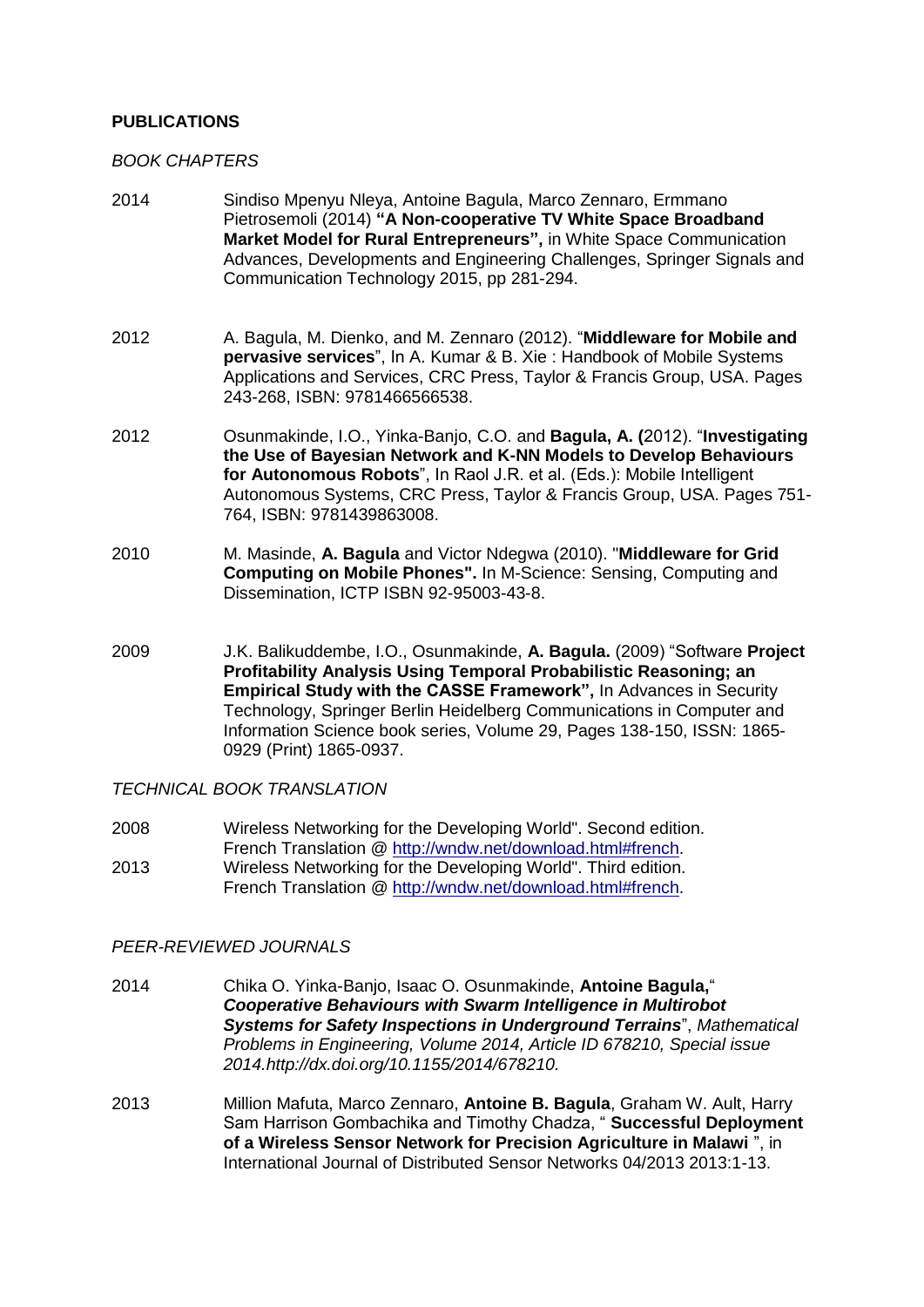| 2013 | Olutayo Boyinbode, Dick Ng'ambi and Antoine B. Bagula, "An Interactive<br>Mobile Lecturing Model: Enhancing Student Engagement with Face-To-<br>Face Sessions" in International Journal of Mobile and Blended Learning,<br>3(2), 1-21, April-June 2013.                                                  |
|------|----------------------------------------------------------------------------------------------------------------------------------------------------------------------------------------------------------------------------------------------------------------------------------------------------------|
| 2013 | Omowunmi Isafiade, Isaac Osunmakinde and Antoine Bagula, "A<br><b>Complementary Vision Strategy for Autonomous Robots in</b><br><b>Underground Terrains using SRM and Entropy Models, International</b><br>Journal of Advanced Robotic Systems, (ISI journal) (InTech) View/download<br>link: 1729-8806. |
| 2012 | Chika O. Yinka-Banjo, Isaac O. Osunmakinde, Antoine Bagula,"<br>Autonomous Multi-robot Behaviours For Safety Inspection Under The<br><b>Constraints of Underground Mine Terrains</b> ", Ubiquitous Computing and<br>Communication Journal, ISSN 1992-8424, Vol. 7, No 5.                                 |
| 2012 | Antoine Bagula, Marco Zennaro, Gordon Inggs, Simon Scott and David<br>Gascon, "Ubiquitous Sensor Networking for Development (USN4D): An<br>Application to Pollution Monitoring", Sensors ISSN 1424-8220, Vol 12,<br>Pages 391-414; doi:10.3390/s12010039.                                                |
| 2012 | Oladayo Bello, Antoine Bagula, H.Anthony Chan (2012). "Multilayer Traffic<br><b>Engineering in Interworking Multihop wireless networks</b> ", Network<br>Protocols and Algorithms ISSN 1943-3581, Vol. 4, No. 2. Pages 5-29.                                                                             |
| 2012 | Chika O. Yinka-Banjo, Isaac O. Osunmakinde, Antoine Bagula (2012).<br>"Collision Avoidance in Unstructured Environments for Autonomous<br>Robots: A Behavioural Modelling Approach", Advanced Materials<br>Research. Vol. 403-408, Pages 3559-3569.                                                      |
| 2011 | Muthoni Masinde & Antoine Bagula (2011), "ITIKI: bridge between<br>African indigenous knowledge and modern science of drought<br>prediction", Knowledge Management for Development Journal, 7:3, Pages<br>274-29.                                                                                        |
| 2011 | Salami, H Anthony Chan, A Bagula (2011), "Framework for link reliability<br>in inter-working multi-hop wireless networks", in Elsevier Mathematical<br>and Computer Modelling, 53(11-12): 2219-2228.                                                                                                     |
| 2010 | Antoine Bagula, Isaaac Osunmakinde, Marco Zennaro (2010). "On the<br>Relevance of Using Bayesian Belief Networks in Wireless Sensor<br>Networks Situation Recognition". In Sensors. 2010; 10(12):11001-11020,<br>doi:10.3390/s101211001.                                                                 |
| 2010 | Antoine B. Bagula, "Modelling and Implementation of QoS in Wireless<br>Sensor Networks: A Multi-constrained Traffic Engineering Model," in<br>Journal on Wireless Communications and Networking, Volume 2010, Article<br>ID 468737, doi:10.1155/2010/468737, 2010.                                       |
| 2010 | Salami O., Bagula A. and Chan H.A (2010). "Route Availability model for<br>Inter-working multi-hop wireless networks", Int. Journal of Electronics and<br>Telecommunications, Vol. 56, No2, Pages 185-190. ISSN:0867-6747.                                                                               |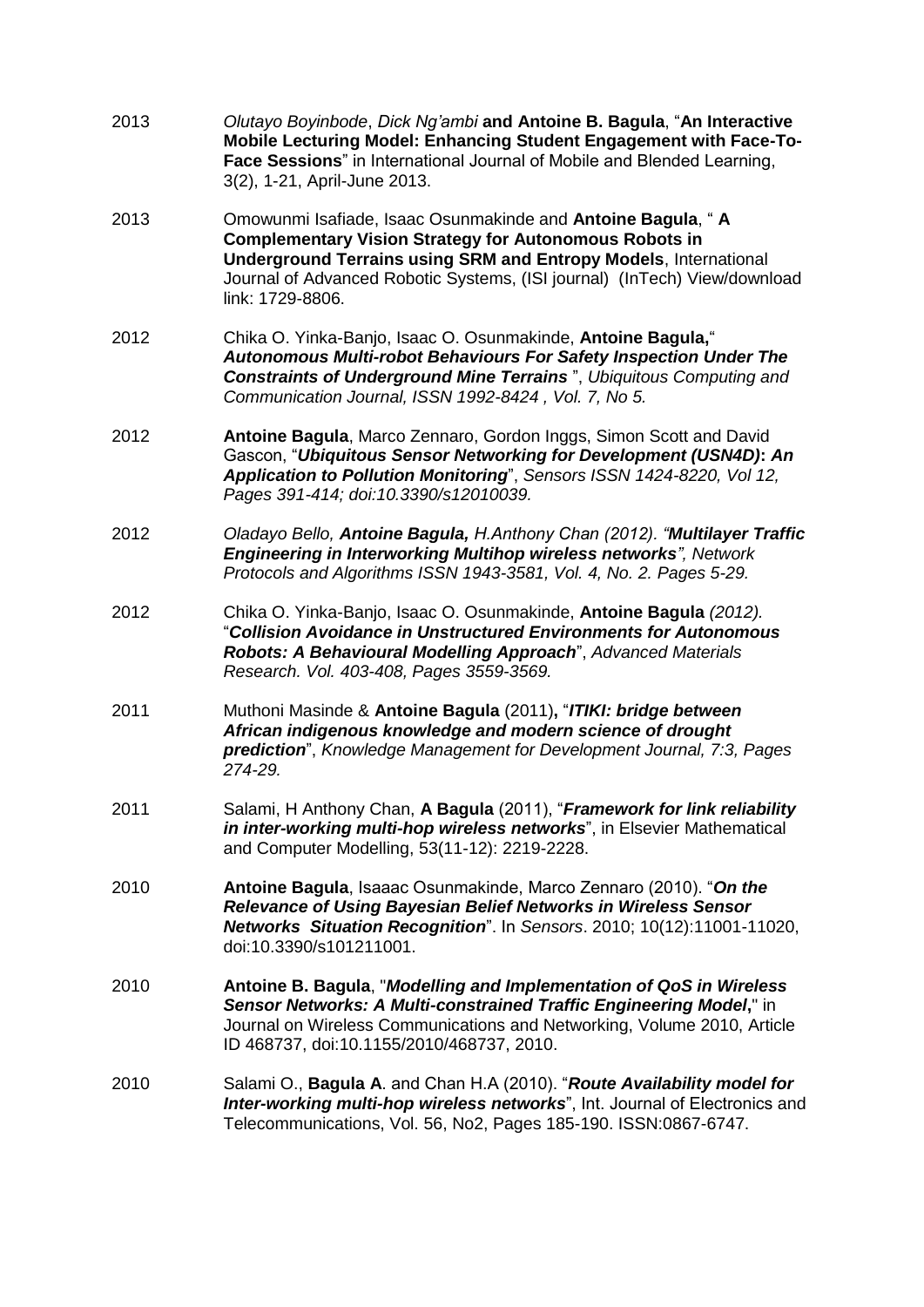| 2010 | Marco Zennaro & Antoine B. Bagula (2010), "Design of a flexible and<br>robust gateway to collect sensor data in intermittent power<br>nvironments," in International Journal of Sensor Networks, Vol. 8, Nos. 3/4.                                                    |
|------|-----------------------------------------------------------------------------------------------------------------------------------------------------------------------------------------------------------------------------------------------------------------------|
| 2010 | Salami O., Bagula A. and Chan H.A. (2010), "Evaluation of Interference in<br>Interworking Multi-hop Wireless Network", in International Journal of<br>Security and Its Applications, Vol4, No 4.                                                                      |
| 2009 | Antoine B. Bagula, Gordon Inggs, Simon Scott & Marco Zennaro (2009).<br>"On The Relevance of Using Open Wireless Sensor Networks in<br>Environment Monitoring". Sensors. 2009; 9(6):4845-4868.                                                                        |
| 2009 | Antoine B. Bagula (2009). "Improving the Resilience of Emerging<br>Generation GMPLS Networks". IEEE/OSA Journal of Optical<br>Communication and Networking, Vol. 1, Issue 2, Pages A56-A68.                                                                           |
| 2007 | Antoine B. Bagula (2007). "On Achieving Bandwidth-aware<br>LSP/LambdaSP Multiplexing/Separation in Multi-layer Networks".<br>IEEE Journal on Selected Areas in Communications (JSAC): Special issue<br>on Traffic Engineering for Multi-Layer Networks, Vol 25, No 5. |
| 2006 | Antoine B. Bagula. "Hybrid Routing in Next Generation IP Networks".<br>Elsevier Computer Communications Vol 29, Issue 7, Pages 879-892, April<br>2006.                                                                                                                |
| 2006 | Antoine B. Bagula & Marlene Botha. "On achieving LSP/LambdaSP<br>multiplexing/separation in converged data/optical networks". OSA<br>Journal of Optical Networking Vol 5, Issue 4, Pages 280-292.                                                                     |
| 2005 | Antoine B. Bagula. "Hybrid Traffic Engineering: From Constraint<br>Shortest Path First to Least Path Interference". South African Computer<br>Journal, Vol. 34.                                                                                                       |

*PUBLICATIONS IN LECTURE NOTES OF SPRINGER COMPUTER SCIENCE SERIES*

- 2014 Timothy X Brown, Ermanno Pietrosemoli, Marco Zennaro, Antoine Bagula, Hope Mauwa, Sindiso M Nleya, "**A Survey of TV White Space Measurements**" to appear in Proceedings of the 6th International Conference on e-Infrastructure and e-Services for Developing Countries — AFRICOMM 2014, Kampala, Uganda.
- 2014 Josiah Chavula, Hussein Suleman, and Antoine Bagula, "**Quantifying the Effects of Circuitous Routes on the Latency of Intra-Africa Internet Traffic: A Study of Research and Education Networks**" to appear in Proceedings of the 6th International Conference on e‐Infrastructure and e‐Services for Developing Countries —AFRICOMM 2014, Kampala, Uganda.
- 2014 Lutando Ngqakaza & Antoine Bagula, "**Least Path Interference Beaconing Protocol (LIBP): A Frugal Routing Protocol for The Internet-of-Things**", to appear in proceedings of the IFIP WWIC-2014 conference.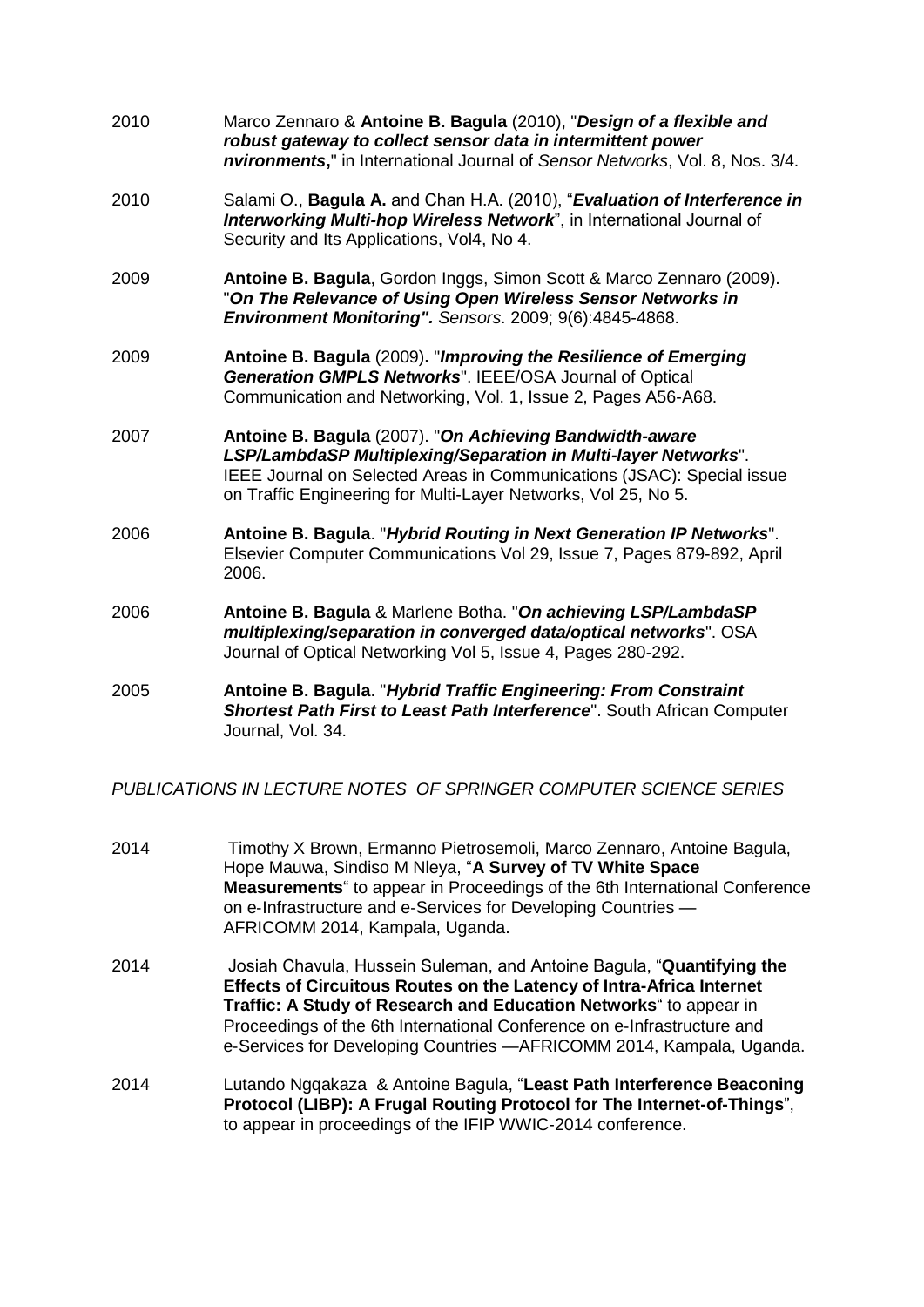| 2014 | Pheeha Machaka and Antoine Bagula, "An Investigation of Scalable<br>Anomaly Detection Techniques for a Large Network of Wi-Fi Hotspots",<br>to appear in Proceedings of the 5th International Conference on Scalable<br>Information Systems, Infoscale2014, Seoul, South Korea, 25-26, September<br>2014.                                                        |
|------|------------------------------------------------------------------------------------------------------------------------------------------------------------------------------------------------------------------------------------------------------------------------------------------------------------------------------------------------------------------|
| 2013 | Antoine B. Bagula, Djamel Djenouri, Elmouatezbillah Karbab, "On the<br>Relevance of Using Interference and Service Differentiation Routing in<br>the Internet-of-Things", in Internet of Things, Smart Spaces, and Next<br>Generation Networking, Lecture Notes in Computer Science Volume<br>8121, 2013, pp 25-35, 2013.                                        |
| 2012 | Takudzwa Mabande, Joseph K. Balikuddembe, Antoine B. Bagula, Pheeha<br>Machaka, "A Comparative Evaluation of Business Intelligence<br>Technologies with Application to Product Profiling", in Springer Lecture<br>Notes of the Institute for Computer Sciences, Social Informatics and<br>Telecommunications Engineering, vol 103, ISBN 978-3-642-32710-0, 2012. |
| 2012 | Pheeha Machaka, Takudzwa Mabande, Antoine B. Bagula: Monitoring of a<br>Large Wi-Fi Hotspots Network: Performance Investigation of Soft<br><b>Computing Techniques.</b> In Springer Lecture Notes of the Institute for<br>Computer Sciences, Social Informatics and Telecommunications Engineering,<br>vol. 103, ISBN 978-3-642-32710-0, 2012.                   |
| 2011 | P. Machaka & A. Bagula (2011), "Preemptive Performance Monitoring of a<br>Large Network of Wi-Fi Hotspots: An Artificial Immune System", in X.<br>Masip-Bruin et al. (Eds.): WWIC 2011, LNCS 6649, Pages 494--504. IFIP<br>International Federation for Information Processing.                                                                                  |
| 2011 | Masinde, Muthoni, Zeba Nyikal and Antoine Bagula (2011); Extending the<br>Power of Mobile Phone Using Service Oriented Computing; in the<br>proceedings of the 4th International ICST Conference on MOBILe Wireless<br>MiddleWARE, Operating Systems, and Application (MOBILWARE 2011) held<br>in London/UK.                                                     |
| 2010 | O. Salami, A. Bagula, H.A. Chan. "A framework for Connectivity in<br><b>Interworking Multi-hop Wireless Networks</b> ", in Lecture Notes in Computer<br>Science (LNCS), Volume 6294/2010, Pages 335-352, ISBN 978-3-642-<br>14891-0_30.                                                                                                                          |
| 2010 | Marco Zennaro, Antoine Bagula, David Gascon, and Alberto Bielsa Noveleta<br>", Planning and Deploying Long Distance Wireless Sensor Networks:<br>The Integration of Simulation and Experimentation", in Lecture Notes in<br>Computer Science (LNCS) Volume 6288/2010, Pages 191-204.                                                                             |
| 2010 | Salami, A Bagula, H Chan, "A Model for Interference on Links in<br>Interworking Multi-hop Wireless Networks", In Lecture Notes in Computer<br>Science (LNCS) 6059, Pages 264-278, ISBN 978-3-642-13576-7.                                                                                                                                                        |
| 2009 | Osunmakinde I.O. and Bagula A. (2009) "Emergent Future Situation<br>Awareness: ATemporal Probabilistic Reasoning in the Absence of<br><b>Domain Experts</b> ", In M. Kolehmainen et al. (Eds.): Adaptive and Natural<br>Computing Algorithms, LNCS, Volume 5495, Pages 340-349, Springer-<br>Verlag Berlin Heidelberg.                                           |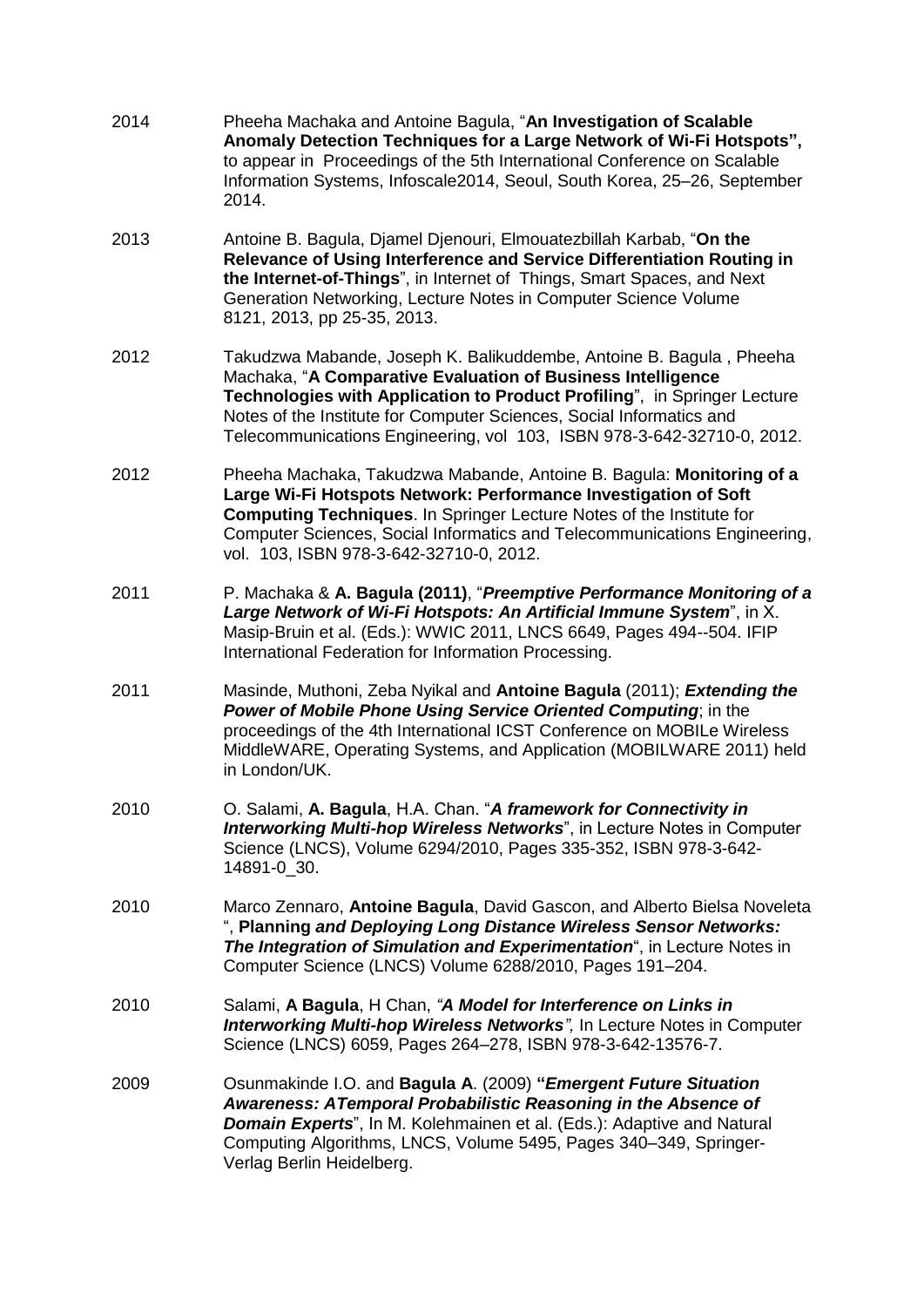- 2009 Osunmakinde I.O. and **Bagula A**. (2009) "*Supporting Scalable Bayesian Networks Using Configurable Discretizer Actuators*", In M. Kolehmainen et al. (Eds.): Adaptive and Natural Computing Algorithms, LNCS, Volume 5495, Pages 323–332, Springer-Verlag Berlin Heidelberg.
- 2008 **Antoine B. Bagula** and Gaston Mazandu. "*Energy Constrained Multipath Routing in Wireless Sensor Networks*". In Lecture notes in Computer Science (LNCS), Volume 5061/2008, Pages 453-467, DOI: 10.1007/978-3- 540-69293-5\_36, Springer-Verlag Berlin Heidelberg.
- 2005 **Antoine B. Bagula** and Hong F. Wang. "*On the Relevance of Using Gene Expression Programming in Destination-based Traffic Engineering*". In proceedings of the 2005 International Conference on Computational Intelligence and Security, Xian, China. Lecture Notes in Computer Sciences Volume 3801, Pages 224-229.
- 2005 **Antoine B. Bagula**. "*Hybrid IGP+MPLS Routing in Next Generation IP Networks: An Online Traffic Engineering Model*". In the proceedings of the 3rd International Workshop on QoS in Multiservice IP networks, Catanya, Italy. Lecture Notes in Computer Science, Volume 3375/2005, Pages 325- 338.
- 2004 **Antoine B. Bagula**. "*Online Traffic Engineering: A Hybrid IGP+MPLS Routing Approach*". In Proceedings of the 5th Quality of Future Internet Services conference, Barcelona, Spain. Lecture Notes in Computer Science, Vol 3266/2004, Pages 134—143.

### *PUBLICATIONS IN IEEE, ACM and IFIP PROCEEDINGS*

- 2014 Chika O. Yinka-Banjo, Isaac O. Osunmakinde, Antoine Bagula, "*Multi-robot Systems: A Cooperative Behaviour and Performance Evaluations for Mine Safety Inspections",* to appear in the ACM SAICSIT 2014 proceedings, October 2014.
- 2014 S. Nleya, A. Bagula, M. Zennaro and E. Pietrosemoli, "**A Non-cooperative TV white space broadband market model for rural entrepreneurs**" in proceedings of the IEEE ITU Kaleidoscope 2014.
- 2013 Masinde, M. and Bagula, A., 2013. "**SenseWeather: Sensor-Based Weather Monitoring System for Kenya"**, In proceedings of the IEEE IST-Africa 2013 Conference, Nairobi, Kenya, 29-31 May 2013.
- 2013 S. Nleya, A. Bagula, M. Zennaro and E. Pietrosemoli, "**A TV white space broadband market model for rural entrepreneurs**" in proceedings of the IEEE global information infrastructure symposium, Italy, pp 1-6, 28-31 Oct 2013.
- 2013 Antoine Bagula, Djamel Djenouri & Elmouatezbillah Karbab, "**Ubiquitous Sensor Network Management: The Least Interference Beaconing Model**", in Proceedings of the IEEE PIMRC 2013, London, Sept. 2013.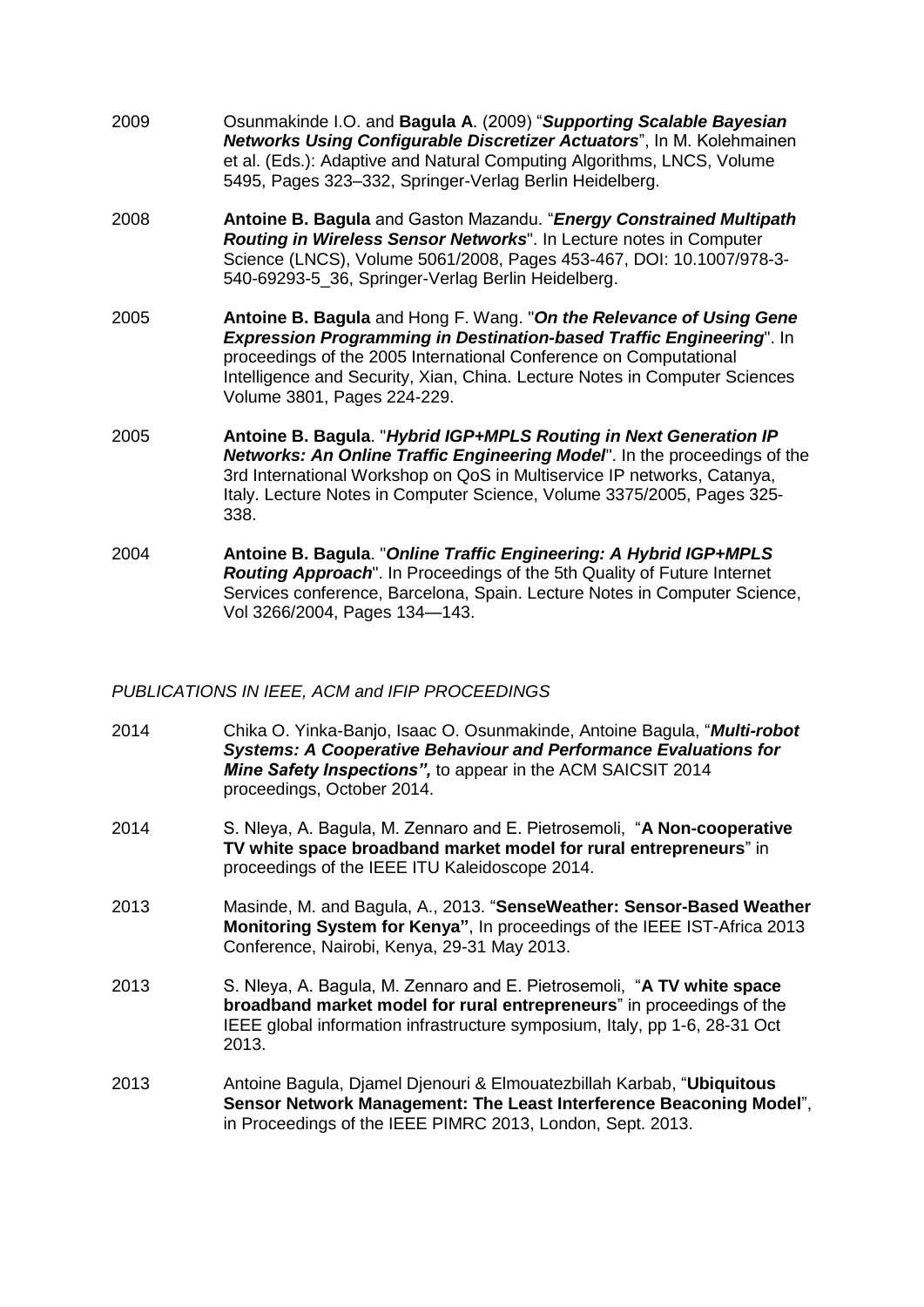| 2013 | Omowunmi Isafiade, Antoine Bagula, "CitiSafe: Adaptive Spatial Pattern<br>Knowledge Using Fp-growth Algorithm for Crime Situation<br>Recognition", in the proceedings of the IEEE International Symposium on<br>Ubiquitous Intelligence and Autonomic Systems (UIAS 2013), Italy, December<br>2013.                      |
|------|--------------------------------------------------------------------------------------------------------------------------------------------------------------------------------------------------------------------------------------------------------------------------------------------------------------------------|
| 2013 | Taariq Mullins, Antoine Bagula "Monitoring Community Clouds: The<br>Lightweight Network Management Protocol" in the IEEE 2013 International<br>Workshop on Intelligent Techniques for Ubiquitous Systems (ITUS-2013),<br>Italy, December 2013.                                                                           |
| 2013 | Omowunmi Isafiade, Antoine Bagula, "Efficient Frequent Pattern<br>Knowledge for Crime Situation Recognition in Developing Countries",<br>poster paper in the proceedings of ACM DEV-4 conference, Cape Town,<br>Dec. 2013.                                                                                               |
| 2013 | Omowunmi Isafiade, Antoine Bagula, "Towards Citizen-Centred Safety<br>Enhancement Framework: A Smart City Application", in Proceedings<br>of the SAICSIT-IoT2013 workshop, East-London, South Africa, 7 <sup>th</sup> October<br>2013.                                                                                   |
| 2013 | Lutando Ngqakaza, Antoine Bagula, "On the Relevance of Using a Multi-<br>layered Security Protocol in the Internet-of-the-Things", in Proceedings<br>of the SAICSIT-IoT2013 workshop, East-London, South Africa, 7 <sup>th</sup> October<br>2013.                                                                        |
| 2013 | Taariq Mullins, Antoine Bagula, "Participatory Cloud Computing: A Smart<br>Middleware for the Internet-of-Things", in Proceedings of the SAICSIT-<br>loT2013 workshop, East-London, South Africa, 7 <sup>th</sup> October 2013.                                                                                          |
| 2013 | Elmouatezbillah Karbab, Djamel Djenouri & Antoine Bagula, "A Comparative<br>Review of Implemented Smart Car Parking Frameworks", in Proceedings<br>of the SAICSIT-IoT2013 workshop, East-London, South Africa, 7 <sup>th</sup> October<br>2013.                                                                          |
| 2013 | Muthoni Masinde, Antoine B. Bagula, Nzioka J. Muthama, "Implementation<br>Roadmap for Downscaling Drought Forecasts in Mbeere Using ITIKI". in<br>proceedings of ITU Kaleidoscope 2013, Kyoto, Japan, April 22-24, 2013.                                                                                                 |
| 2013 | Omowunmi Isafiade, Isaac Osunmakinde, Antoine Bagula, "Autonomous<br>Robots' Visual Perception in Underground Terrains using Statistical<br>Region Merging", International Conference on Computer Vision and Image<br>Processing Johannesburg, South Africa, WASET, eISSN: 2010-3778.<br>pp 1041 - 1048, issue 76, 2013. |
| 2012 | C. Sibanda & A. Bagula (2012), "Network selection for mobile nodes in<br>heterogeneous wireless networks using Knapsack problem Dynamic<br>algorithms", in proceedings of the IEEE TelFor, Belgrade, 20-22 November.                                                                                                     |
| 2012 | M. Zennaro et al. (2012), "On the Relevance of Using Affordable Tools for<br>White Spaces Identification", in proceedings of the IEEE CNBuB2012,<br>Barcelona-Spain, 8-12 October.                                                                                                                                       |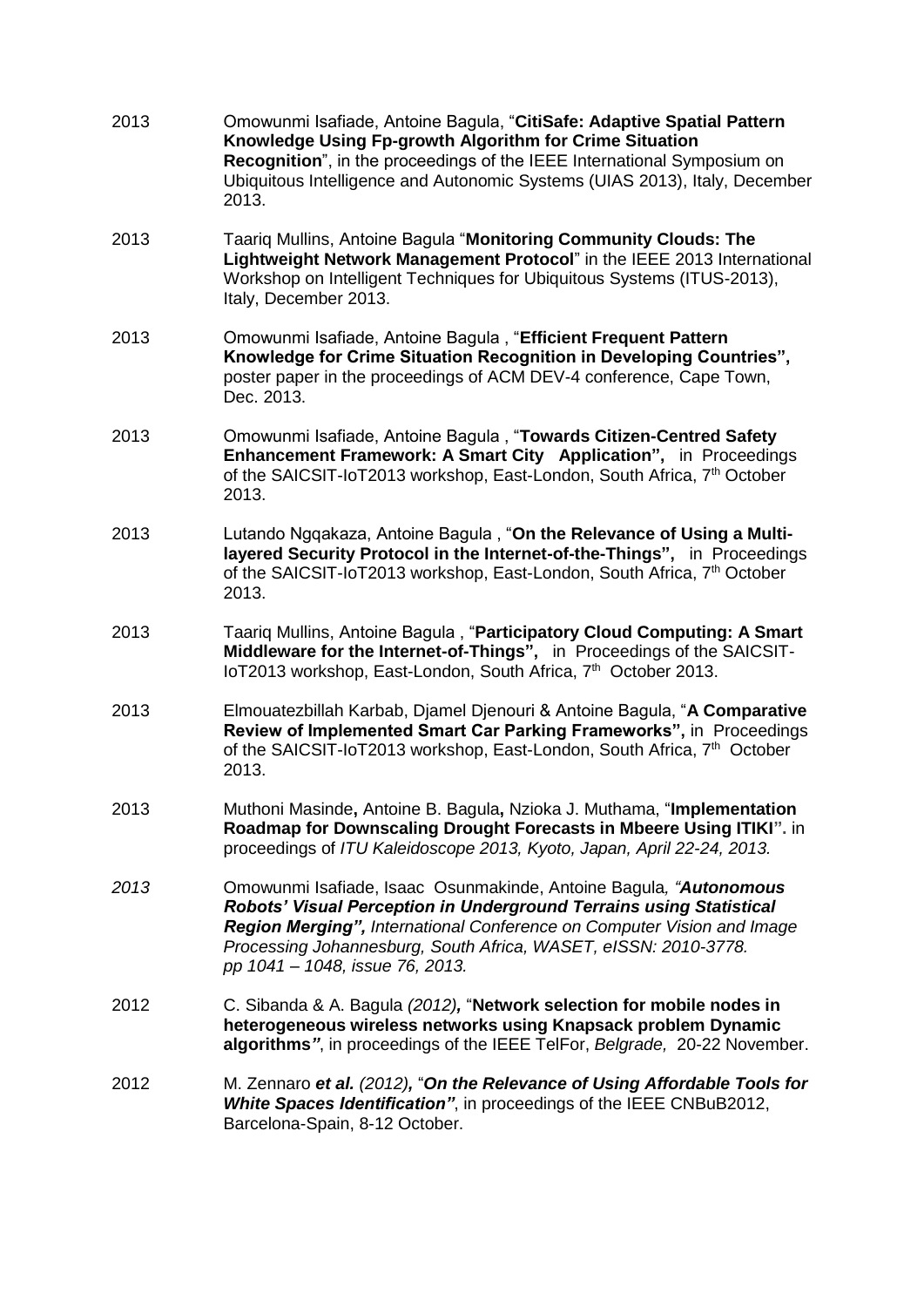- 2012 M. Zennaro, **A. Bagula**, M. Nkoloma, "*From Training to Projects: Wireless Sensor Networks in Africa"*, in proceedings of the **IEEE Global Humanitarian Technology Conference** (**GHTC2012),** Seattle, Washington-USA, October 21–24, 2012.
- 2012 M. Mafuta *et al.*, "*Successful Deployment of a Wireless Sensor Network for Precision Agriculture in Malawi – WiPA"*, in proceedings of the 3rd IEEE International Conference on Networked Embedded Systems for Every Application (NESEA2012), Liverpool-UK, 13-14 December, 2012**.**
- 2012 O. Falola, I. Osunmakinde**, A. Bagula. "***Drivability Analysis of Underground Terrains for Autonomous Robots Using Entropy Model and Statistical Region Mapping"***,** in proceedings of the ACM SAICSIT 2012 conference, Pretoria, October 2012.
- 2012 P. Machaka & **A. Bagula, "***A Highly Scalabale Monitoring Tool for WiFi Networks",* in proceedings of the IDAACS-SWS'2012, Offenburg-Germany, 20- 21 September 2012.
- 2012 Muthoni Masinde**, Antoine B. Bagula,** Nzioka J. Muthama: *The role of ICTs in downscaling and up-scaling integrated weather forecasts for farmers in sub-Saharan Africa***.** In proceedings of *ICTD'12*, Pages 122-129, Atlanta, GA, USA, March 12–15 2012.
- 2012 O.K Boyinbode, **A. Bagula** and D. Ngambi, "A *mobile learning application for delivering educational resources to mobile devices*", In the IEEE International Conference on Information Society (i-Society), Pages 120- 125, 25-28 June 2012.
- 2011 O.K Boyinbode O.K and **A. Bagula.**(2011) **"***An Adaptive and Personalized Ubiquitous Learning Middleware Support for Handicapped Learners"* Eighth IEEE International Conference on Information Technology: New Generations Las Vegas Nevada USA, Pages 632-637, April 11-13, 2011.
- 2011 M. Nkoloma, M. Zennaro, **A. Bagula** (2011); *SM2: Solar Monitoring System in Malawi*; in the proceedings of the 2011 ITU Kaleidoscope held in December September 19-23, 2011 – Cape Town, South Africa.
- 2011 Oladayo Salami, **Antoine Bagula**, H.Anthony Chan., "*Traffic Engineering Framework for Inter-working Multi-hop wireless networks*", in the proceedings of the IEEE Globecom 2011.
- 2011 D. M. Boneke Nokonoko, G. A. Lusilao, **A. B. Bagula,** M. E. Dlodlo, "*An Energy-Efficient Routing Protocol for Hybrid-RFID Sensor Network*", in proceedings of the IEEE Africon2011, October 2011.
- 2011 Masinde, Muthoni and **Antoine Bagula** (2011); *A Framework for Integrating Indigenous Knowledge With Wireless Sensors in Predicting Droughts in Africa*; in proceedings of the Indigenous Knowledge Technology Conference 2011 (IKTC2011) held on November 2-4, 2011, Polytechnic of Namibia, Namibia.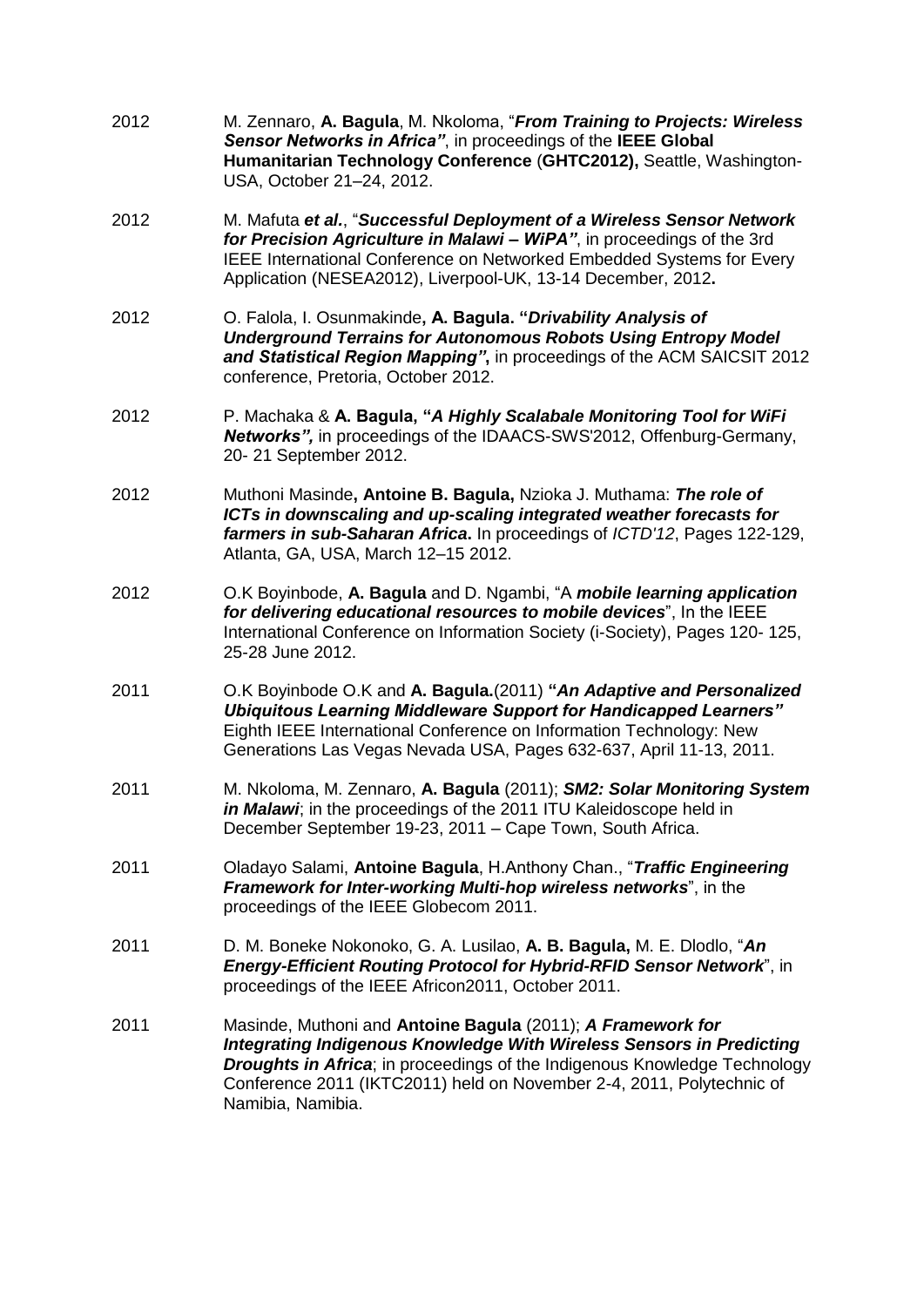- 2011 Masinde, Muthoni, Wainaina James and **Antoine Bagula** (2011); *Using NLIDB to Make Weather Information Relevant to Kenyan Farmers*; in the proceedings of the 2011 African Conference on Software Engineering and Applied Computing held in September 19-23, 2011 – Cape Town, South Africa.
- 2011 Masinde Muthoni and **Antoine Bagula** (2011); *The Role of ICTs in Quantifying the Severity and Duration of Climatic Variations – Kenya's Case***;** in the proceedings of the ITU Kaleidoscope 2011.
- 2011 O. Boyibonde, and **A. Bagula**. "*An Adaptive and Personalized Ubiquitous Learning Middleware Support for Handicapped Learners*", in Proceedings of the IEEE 2011 Eighth International Conference on Information Technology: New Generations, Pages 632-637, April 2011.
- 2011 C. Yinka-Banjo, I. Osunmakinde, and **A. Bagula**. "*Collision Avoidance in Unstructured Environments for Autonomous Robots: A Behavioural Modelling Approach*", in proceedings of the IEEE 2011 International Conference on Control, Robotics and Cybernetics (ICCRC 2011), New Delhi-India, 19-20 March 2011.
- 2010 O. Falola, I. Osunmakinde, and **A. Bagula**. "*Supporting drivable region detection by minimising salient pixels generated through robot sensors***"**. 21st Annual Symposium of the Pattern Recognition Association of South Africa (PRASA), Stellenbosch, South Africa, 22-23 November 2010.
- 2010 Lekometsa Mokhesi and **Antoine B. Bagula**. "*Personalised Handoff Decision for Seamless Roaming in Next Generation of Wireless Networks*". in proceedings of of CSNM 2010, Canada, October 2010.
- 2010 M. Masinde, V. Murage and **A. Bagula**. " *MobiGrid: A Middleware for Integrating Mobile Phone and Grid Computing*", in Proceedings of CSNM 2010, Canada, October 2010.
- 2010 **Antoine B. Bagula**, Ashish Mehta & Marco Zennaro., "*Experimental Evaluation of Interference Mitigation on The 2.4 GHz ISM band Using Channel Hopping*", Proceedings of the IEEE Wireless Days, Venice-Italy, October 2010.
- 2010 **Antoine B. Bagula**, Gordon Inggs, Simon Scott & Marco Zennaro. "*Community Sensor Networks: An Application to Pollution Maps*". Proceedings of the International Wireless Communication and Information Conference, Berlin-Germany, ISBN: 978-3-940317-81-0, October 2010.
- 2010 M. Masinde and **A. Bagula.** "**Framework** *for Predicting Droughts in Developing Countries Using Sensor Networks and Mobile Phones*", in Proceedings of SAICSIT 2010, October 2010.
- 2010 Marco Zennaro and **Antoine Bagula**, David Gascon, and Alberto Bielsa, "*Long Distance Wireless Sensor Networks: simulation vs reality*" in proceedings of NSDR '10 San Francisco, California USA, June 2010.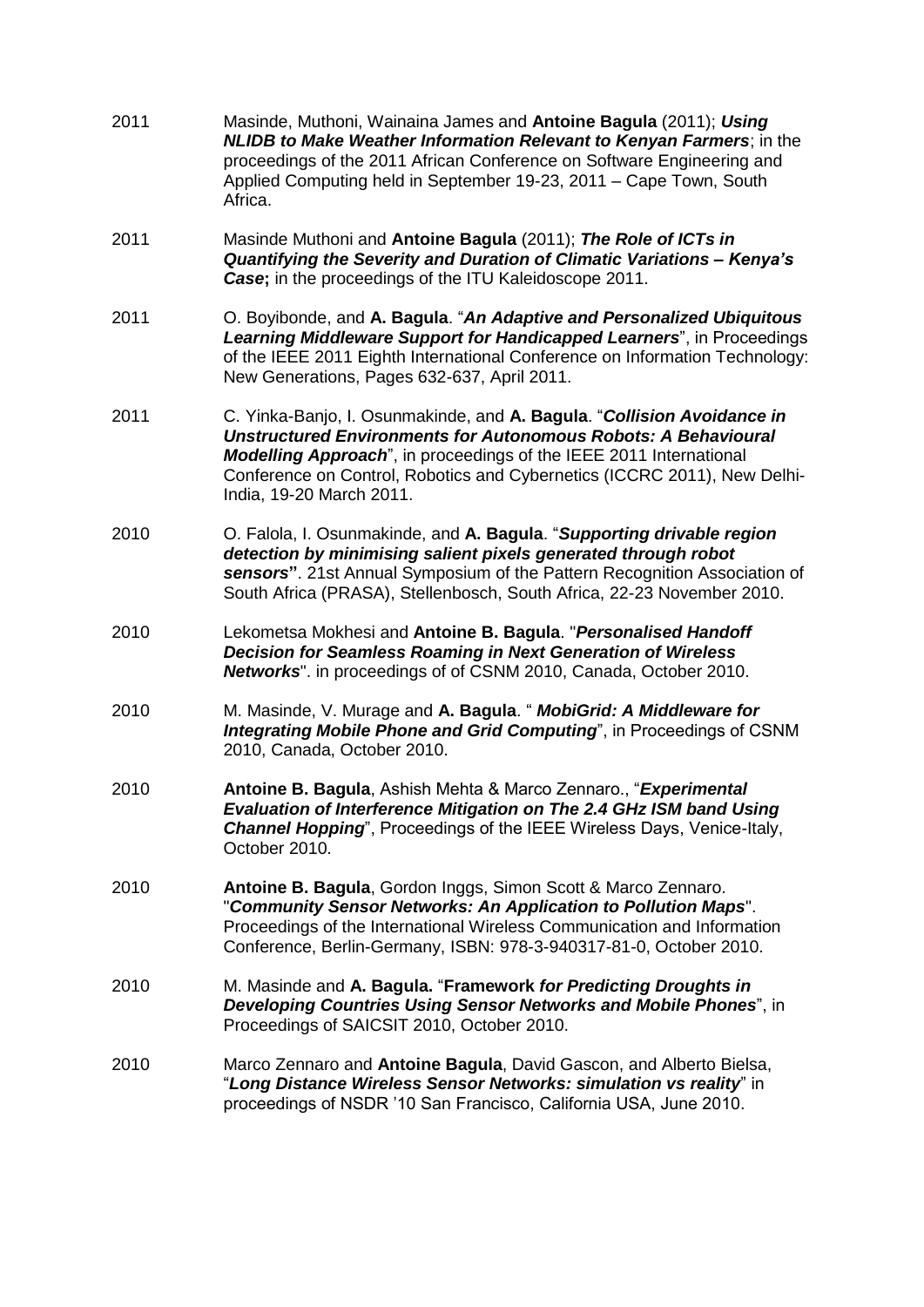| 2010 | David Gascon, Alberto Bielsa, Marco Zennaro and Antoine Bagula.<br>"Experimental Evaluation of Radio Transceivers for Sensor Networks in<br>Harsh Environments". In Proceedings of the EWSN2010 Conference,<br>February 2010.                                                                                                                   |
|------|-------------------------------------------------------------------------------------------------------------------------------------------------------------------------------------------------------------------------------------------------------------------------------------------------------------------------------------------------|
| 2009 | J.K. Balikuddembe, A. Bagula. "Business viability assessment of<br>potential software projects: an empirical study with the CASSE<br>Framework". In Proceedings of the ASEA2009 Conference, December 2009.                                                                                                                                      |
| 2009 | J.K. Balikuddembe, A. Bagula. "Aligning the software project selection<br>process with the business strategy; a pilot study". In Proceedings of the<br>ASEA2009 Conference, December 2009.                                                                                                                                                      |
| 2009 | <b>Isaac O. Osunmakinde &amp; Antoine Bagula, "Emerging Situation Awareness</b><br>of Drivable Routes for Autonomous Robots Using Temporal<br>probabilistic Reasoning", in Proceedings of the 14th IASTED International<br>Conference on Robotics and Applications, November 2009.                                                              |
| 2009 | Lekometsa Mokhesi and Antoine B. Bagula. "Context-Aware Handoff<br>Decision for Wireless Access Networks using Bayesian Networks". in<br>Proceedings of the Southern African Institute for Computer Scientists and<br>Information Technologists, Johannesbourg, South Africa. ACM International<br>Conference Proceedings Series, October 2009. |
| 2009 | J.K. Balikuddembe and A. Bagula "Requirements negotiation on software<br>projects: an empirical study" in proceedings of the IFIP CEE-SET 2009,<br>October 2009.                                                                                                                                                                                |
| 2009 | M. Zennaro, A. Floros, G. Dogan, T. Sun, Z. Cao, C. Huang, M. Bahader, H.<br>Ntareme and A.B. Bagula. "On the design of a Water Quality Wireless<br>Sensor Network (WQWSN): an Application to Water Quality Monitoring<br>in Malawi', in the proceedings of the IEEE NGWMN 2009 conference, Sept.<br>2009.                                      |
| 2009 | O. Salami, A. Bagula, H.A. Chan. "Link and Route Availability for<br>Interworking Multi-hop Wireless Network", in the proceedings of the IEEE<br>NGWMN 2009 conference, September 2009.                                                                                                                                                         |
| 2009 | M. Zennaro and A.B. Bagula. "Design of a flexible and reliable gateway to<br>collect sensor data in intermittent power environments", in the<br>proceedings of the IEEE ICCCN2009 conference, August 2009.                                                                                                                                      |
| 2009 | M. Zennaro, A.B. Bagula, H. Ntareme, G. Inggs and S. Scott. "On the<br>relevance of Open Wireless sensors for NGN', in the proceedings of the<br>ITUT Kaleidoscope conference, August/Sept. 2009.                                                                                                                                               |
| 2009 | J.K. Balikuddembe, A. Bagula, U. Rivets. "Complexity management of<br>customization requests on software products; A value-based<br>Approach". in proceedings of the 2009 International Conference on Software<br>Technology and Engineering (ICSTE 2009), Chennai, India. June 27-29,<br>2009.                                                 |
| 2009 | O. Salami, H.A Chan and A.B. Bagula. "Analysis of Route Availability in<br>Inter-working Multi-hop Wireless Networks", in the Proceedings of<br>BroadCom'2009 Conference, Wroclaw, Poland, July 2009.                                                                                                                                           |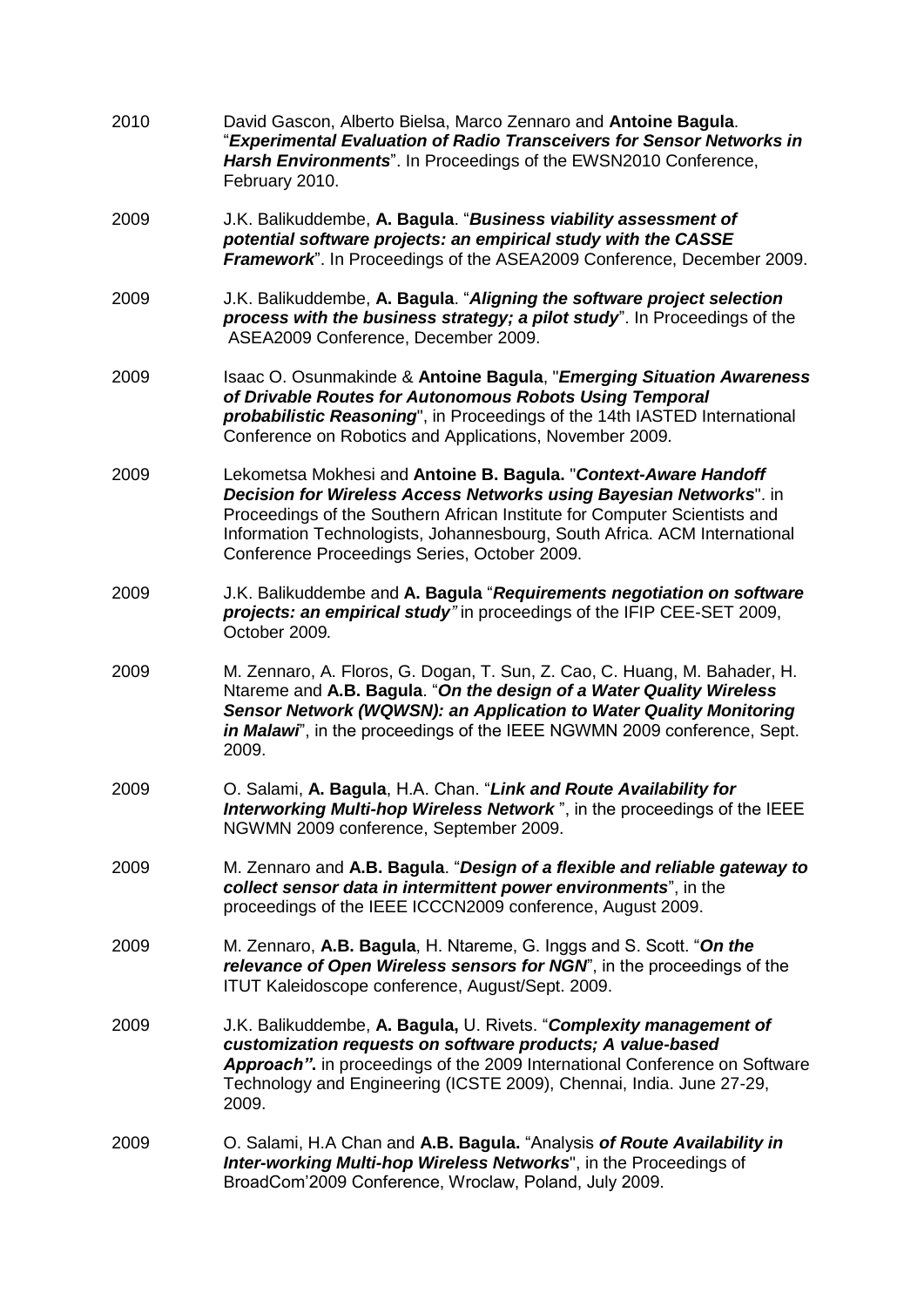| 2008 | M. Zennaro, H. Ntareme and A.B. Bagula. "Design of a flexible Gateway<br>for Wireless Sensor Networks". In Proceedings of M4D Workshop,<br>Karlstad, Sweden, December 2008.                                                                                                                                                                                                     |
|------|---------------------------------------------------------------------------------------------------------------------------------------------------------------------------------------------------------------------------------------------------------------------------------------------------------------------------------------------------------------------------------|
| 2008 | O. Salami, H.A Chan and A.B. Bagula. "Multi-layer Network Resource<br>Optimization and QoS guarantees for Inter-working Wireless Networks".<br>In Proceedings of 3rd International Conference on Broadband<br>Communications, Information Technology and Biomedical Applications<br>(BroadCom'08), 8-10 November 2008, Pretoria, South Africa. IEEE. ISBN<br>978-1-4244-3281-3. |
| 2008 | H.N Muyingi and A.B. Bagula. "Broadband Optical Backbone for Long-<br>Distance HVDC Power Utility Network". In the Proceedings of<br>BroadCom'2008 Conference, Pretoria, South Africa, November 2008.                                                                                                                                                                           |
| 2008 | M. Zennaro, B. Pehrson and A.B. Bagula. "Wireless Sensor Networks: a<br>great opportunity for researchers in Developing Countries". In the<br>Proceedings of WCITD'2008 Conference, Pretoria, South Africa, October<br>2008.                                                                                                                                                    |
| 2008 | M. Zennaro, H. Ntareme and A.B. Bagula. "Experimental Evaluation of<br>Temporal and Energy Characteristics of an Outdoor Sensor Network". In<br>Proceedings of PAWN-08 Conference, Ilan, Taiwan, September 2008.                                                                                                                                                                |
| 2008 | Salami, O., Chan, H.A. and Bagula, A.B. 2008. "Multi-layer engineering for<br>inter-working wireless Networks." Proceedings of 2008 IEEE Sarnoff<br>Symposium, 28-30 April 2008, Princeton USA. IEEE. ISBN 978-1-4244-1843-<br>5, April 2008.                                                                                                                                   |
| 2008 | Gaston K. Mazandu, Antoine B. Bagula and Lena Wosinska. "Impairment<br>Aware Multi-Path Routing. in GMPLS-Based Networks". in Proceedings of<br>Optical Fiber Communications Conference OFC/NFOEC 2008, Los Angeles,<br>USA, March 2008.                                                                                                                                        |
| 2007 | Americo Muchanga, Antoine B. Bagula and Lena Wosinska. "On Using<br>Fast Signaling to Improve Restoration in Multilayer Networks". In<br>Proceedings of Optical Fiber Communications Conference OFC/NFOEC<br>2007, Los Angeles, USA, March 2007.                                                                                                                                |
| 2006 | AB Bagula and AE Krzesinski. "Traffic and Network Engineering in<br><b>Emerging Generation IP Networks: A Bandwidth on Demand Model". In</b><br>Proceedings of the first IEEE workshop on bandwidth on demand, San<br>Francisco, USA, November 2006.                                                                                                                            |
| 2006 | Americo Muchanga, Antoine B. Bagula and Lena Wosinska. "Inter-layer<br><b>Communication for Faster Restoration in a 10Gigabit Ethernet based</b><br>network". In Proceedings of the International Society of Optical Engineering<br>Spie 2006, Strasbourg, France, April 2006.                                                                                                  |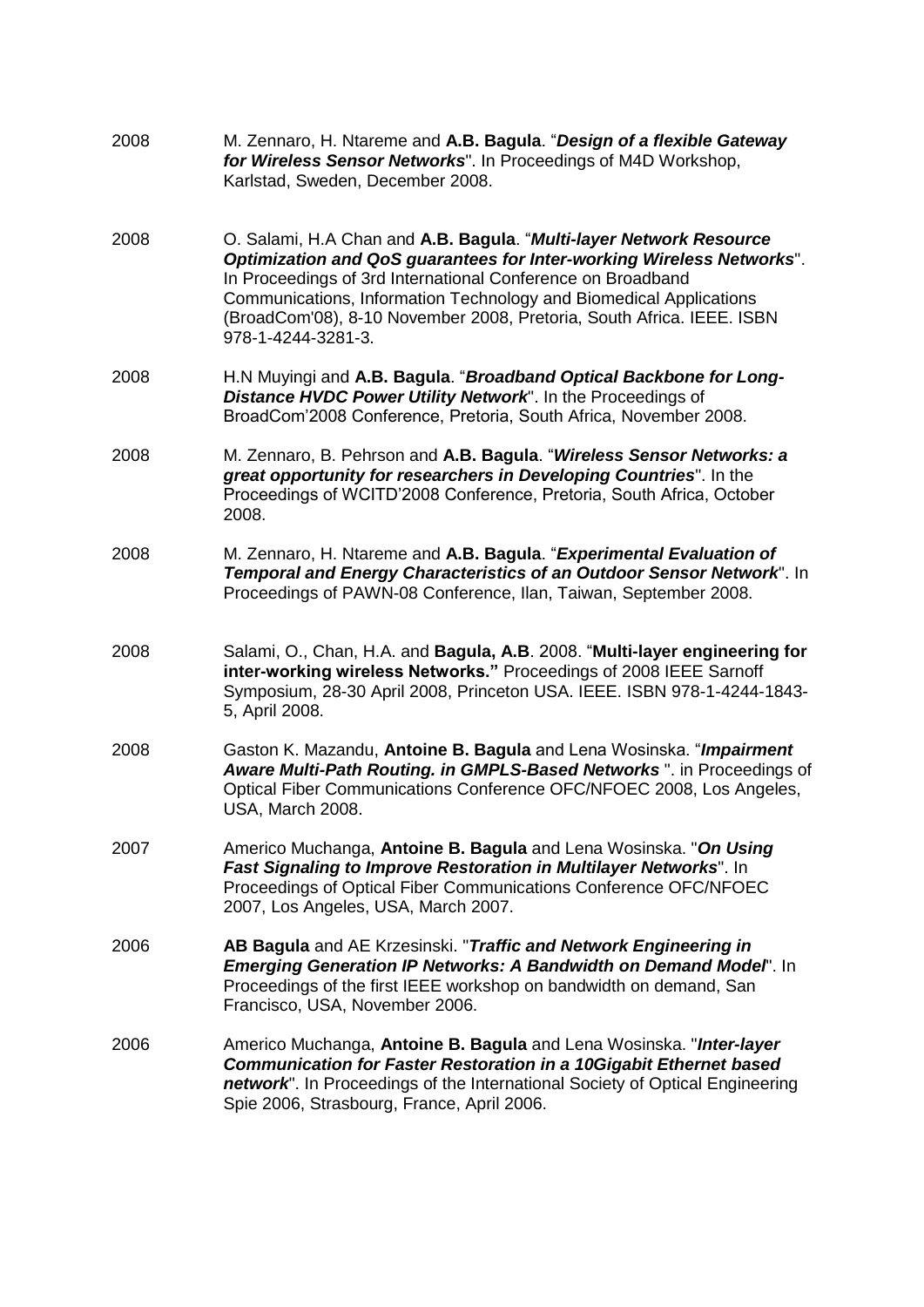- 2006 **Antoine B. Bagula**. "*Traffic Engineering Next Generation IP Networks Using Gene Expression Programming"*. Proceedings of the 2006 IEEE/IFIP Network Operations & Management Symposium, Pages 230-239, Vancouver, Canada, April 2006. 2004 Antoine B. Bagula. "*Hybrid Traffic Engineering: The Least Path Interference Algorithm*". In Proceedings of the Southern African Institute for Computer Scientists and Information Technologists, Cape Town, South
- Africa. ACM International Conference Proceedings Series, ISBN: 1-58113- 982-9, Pages 89-96, October 2004. 2004 **AB Bagula**, M Botha and AE Krzesinski. "*Online Traffic Engineering: The*
- *Least Interference Optimization Algorithm*". In Proceedings of the IEEE International Conference on Communications, Paris, France, June 2004.
- 2001 **AB Bagula** and AE Krzesinski. "*Traffic engineering label switched paths in IP networks using a pre-planned flow optimization model*". In Proceedings of the 9th International Symposium on Modeling, Analysis, and Simulation of Computer and Telecommunication Systems, Cincinnati, USA, ISBN 0-7695-1315-8, Pages 70—77, August 2001.

*INDUSTRIAL-REVIEWED CONFERENCE PUBLICATIONS*

| 2011 | P. Machaka, A. Bagula, and N. De Wet, "A Highly Scalable Monitoring<br>Tool for Wi-Fi Networks", in the proceedings of SATNAC 2011, East<br>London, September 2011.                                                                                                                                                                 |
|------|-------------------------------------------------------------------------------------------------------------------------------------------------------------------------------------------------------------------------------------------------------------------------------------------------------------------------------------|
| 2009 | O. Salami, A.B. Bagula and H.A Chan. "A Connectivity Model for<br>Interworking Multi-hop Wireless Networks", in the Proceedings of the<br>Southern African Telecommunication Networks and Applications Conference,<br>September 2009.                                                                                               |
| 2008 | Salami, O., Chan, H.A. and Bagula, A.B. (2008). Resource optimization for<br>Converging wireless networks. In D. Browne (ed.), Proceedings of<br>Southern African Telecommunications Networks & Applications Conference<br>(SATNAC), 7-10 September 2008, Wild Coast Sun, Eastern Cape. South<br>Africa.<br>ISBN 978-0-620-41696-2. |
| 2006 | Kuzamunu G. Mazandu, Antoine B. Bagula and Americo Muchanga. "On<br>Using differentiated queuing to support Traffic Engineering", In<br>Proceedings Southern African Telecommunication Networks and Applications<br>Conference (Sept 2006), Cape Town South Africa.                                                                 |
| 2006 | Jules A. Baruani, Antoine B. Bagula and Americo Muchanga. "On Routing<br>IP Traffic Using Single- and Multi-objective Genetic Optimization", In<br>Proceedings Southern African Telecommunication Networks and Applications<br>Conference, September 2006, Cape Town, South Africa.                                                 |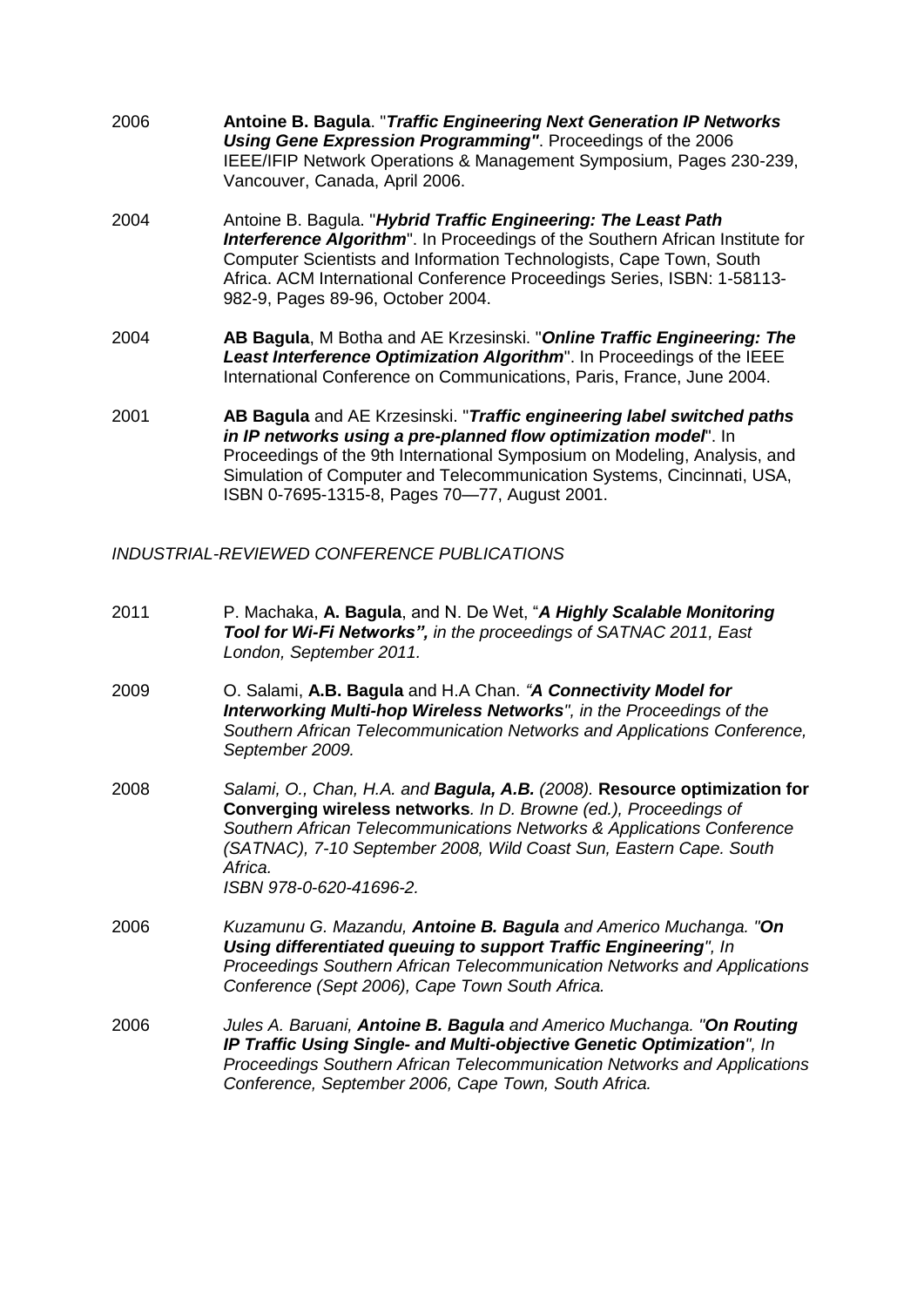| 2006 | Tayseer M. Fathelrahman and Antoine B. Bagula. "On Routing IP Traffic<br>Using Multi-constrained Genetic Optimization with Penalty Functions".<br>In Proceedings Southern African Telecommunication Networks and<br>Applications Conference [SATNAC2006], (Sept 2006), Cape Town, South<br>Africa.       |
|------|----------------------------------------------------------------------------------------------------------------------------------------------------------------------------------------------------------------------------------------------------------------------------------------------------------|
| 2006 | H.N. Muyingi, Antoine B. Bagula and I.E Lubini. "Broadband<br>Telecommunication Framework for SAPP power Utilities". Proceedings of<br>the HVDC 2006 Congress on meeting the Power challenges of the future<br>using HVDC technology solutions, Kwazulu Natal, 12-14 July 2006, Durban,<br>South Africa. |
| 2005 | Antoine B. Bagula and Hong F. Wang. "On the Use of Genetic Algorithms<br>to Fine-tune OSPF Routing ". In Proceedings of the Southern African<br>Telecommunication Networks and Applications Conference, Kwazulu Natal,<br>South Africa.                                                                  |
| 2004 | AB Bagula. "Online Traffic Engineering using A Hybrid IGP+MPLS<br>Routing Approach". In Proceedings Southern African Telecommunication<br>Networks and Applications Conference, Cape Town, South Africa, September<br>2004.                                                                              |
| 2003 | AB Bagula, HAC de Villiers, J du Toit, AE Krzesinski, M Loubser, JG van der<br>Horst. "Ant Routing Simulation". In Proceedings Southern African<br>Telecommunication Networks and Applications Conference, South Africa<br>Pages 317--322, September 2003.                                               |
| 2003 | AB Bagula, M Botha and AE Krzesinski. "Online Traffic Engineering using<br>Least Interference Optimization". In Proceedings Southern African<br>Telecommunication Networks and Applications Conference, South Africa<br>Pages 347--351, September 2003.                                                  |

# **RESEARCH INTERESTS**

### RESEARCH LEADERSHIP

- Head of the Intelligent Systems and Advanced Telecommunication (ISAT) Laboratory, Department of Computer Science of the University of Western Cape from January 2014.
- Head of the Intelligent Systems and Advanced Telecommunication (ISAT) Laboratory, Department of Computer Science of the University of Cape Town from 2007 to 2013.
- South African research Leader in an Algerian-South African collaboration project on Sensor Networking working with CERIST-Algiers.
- Participation as consultant/researcher in different wireless networking projects of the ITU-ICTP Marconi Laboratory of the International Centre for Theoretical Physics/Trieste in Italy.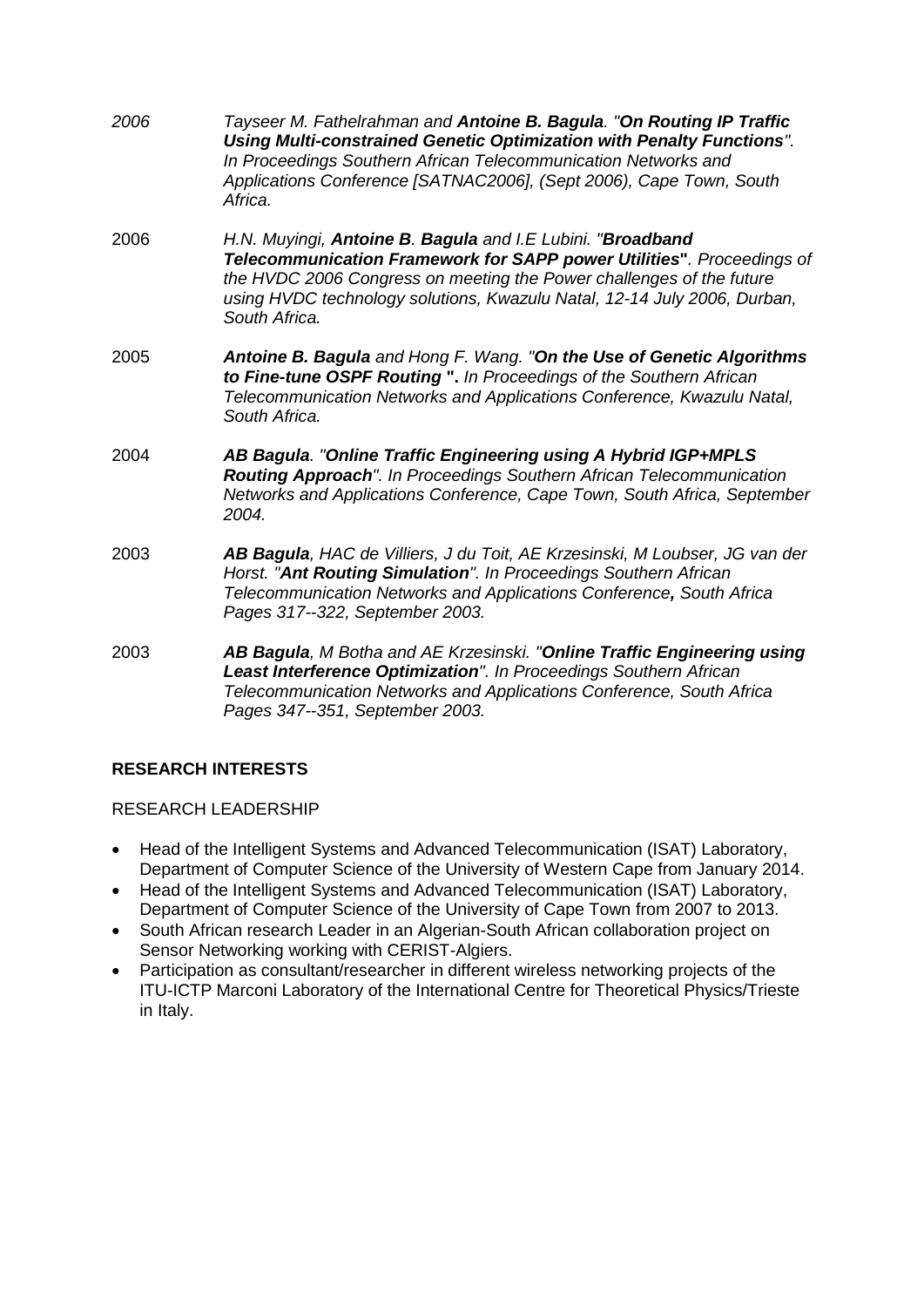### CURRENT RESEARCH FIELDS

- Traffic Engineering.
- Network Engineering.
- Smart Networking.
- Network Security.
- Sensor Networking
- Internet-of-the-Things

### CURRENT RESEARCH PROJECTS

### **Drought Prediction using Off-the-shelf sensors and cell phones***.*

Conventional drought prediction systems are based on expensive sensing equipment sparsely located at fixed positions and using satellite systems for information dissemination. This creates a visibility gap that needs to be filled through complementary approaches, technologies and strategies. This research project aims at bridging this gap by proposing a framework for drought prediction in developing regions. In contrast to conventional systems, the proposed framework makes use of off-the-shelf sensor equipment and builds upon opportunistic routing to allow intermittent dissemination of the drought information. The framework makes use of readily available mobile phones and also integrates traditional knowledge on droughts, text-to-speech engines and natural language translation. To further improve its relevance, the tool will be designed in consultation with the affected communities. Finally, Service Oriented Computing paradigm will be adopted to ensure that the tool will be generic as well as be able to offer support for heterogeneous hardware and software.

### **Building the African Air and Water Pollution Map.**

While being widely recognized as a health threat causing serious problems like asthma, cancer, and heart diseases in the developed world, pollution is still an uncontrolled issue in developing countries where millions of people die each year from the effects of air and water pollution. As currently implemented, pollution monitoring is based on air and water quality monitors sparsely deployed at a relatively small number of fixed locations by governmental organizations. This creates a visibility gap that need to be addressed through complementary technologies, systems and strategies. This project aims to build the African Air and Water pollution map by (1) collecting pollution data using air, water and camera sensors (2) analyzing this data (3) modeling pollution in cities and countries (4) providing technological solutions to the pollution issues and (5) providing awareness to citizens, official organizations, Non Governmental Organizations and private organizations.

### **Opportunistic Science Dissemination for Developing Countries.**

Science dissemination is a key parameter upon which developing countries will build to bridge the scientific divide. While some positive steps have been made to reduce this divide, they have been implemented in the context of recording material which is distributed either as electronic copies or downloadable copies from a web page. While both distribution models may be available in more developed countries, bandwidth capabilities do not allow such distribution techniques in bandwidth poor countries. Opportunistic distribution of such content may be used to address this issue by having the recorded content sliced into small pieces of information which are disseminated on a number of servers and distributed on a peer-to-peer, mesh or ad-hoc basis through an exchange of the pieces of information from local servers. These pieces of information may also be distributed on a couple of cell phones used as data mules and disseminated using Bluetooth. In collaboration with the Science Dissemination unit of the Abdus Salam Centre for Theoretical Physics, this project aims to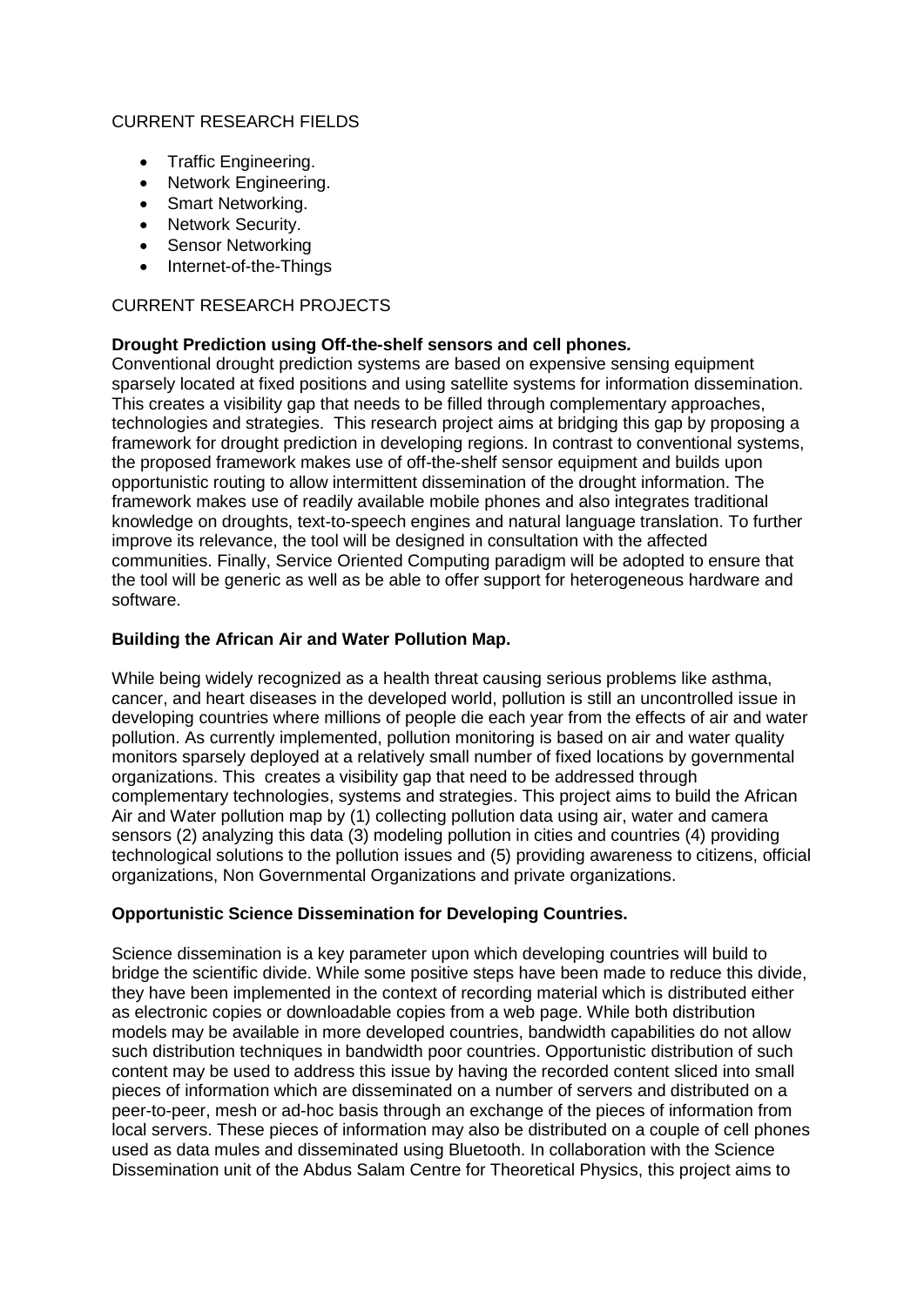extend the Open Eya recording system developed by the unit with voice and image retrieval capabilities and achieve content dissemination based on a delay tolerant paradigm.

### **Cognitive Network Management for Emergency and Rural Communications.**

A new radio communication paradigm referred to as Cognitive Radio is emerging where radios that can take advantage of the inefficiency of the fixed spectrum allocation can be used to improve frequency allocation through dynamic spectrum allocation. This might be used to improve access to information and knowledge in both developed and developing countries by extending the last mile of the Internet in emergency situations, risk prevention and mitigation and in rural and difficult to access areas. Building upon the cognitive radio paradigm, this project will propose dynamic spectrum management strategies to be deployed for emergency, public safety, rural communication and medical assistance. These include strategies involving cognitive motions, protocols and routing algorithms.

### **Least Cost Wireless Networking Infrastructures for developing countries.**

Building upon different frameworks, wireless technologies and research fields, this project aims at revisiting the issue of Traffic and Network Engineering (TE and NE) to propose and evaluate the performance of different QoS routing mechanisms and network control strategies when deployed at different network layer interfaces of a hybrid data/wireless network that layers an IP network above a wireless infrastructure using least cost WiFI, WiMax and other least cost Radio propagation technologies .The main goal of this project is to analyse inter-layer communication scenarios to achieve fast and optimized routing and recovery for next generation multi-layer IP networks. The main issues addressed by the project are (1) routing Scalability (2) automated operation (3) end-to-end routing (4) network recovery and anomaly detection and (5) least cost implementation.

# **Security Aware Traffic and Network Engineering.**

As the emerging generation networks are built on complex infrastructures carrying different types of applications with different quality of service requirements, security has become a big concern requiring new mechanisms borrowed from both the artificial intelligence (AI) and protocol development fields to meet the emerging application requirements. The main goal of this project is to design new security mechanisms to be deployed in both network and traffic engineering schemes to secure network protocols and applications. These include anomaly detection borrowed from both evolutionary methods such as immune systems to achieve situation recognition, clustering mechanisms to achieve optimal node placement in networks and other mechanisms borrowed from different other mathematical fields.

# **Deploying high altitude platforms (HAPs) in Environment Monitoring.**

The complexity of modern communication systems has revealed the need to use high altitude platforms (HAPs) as relays and/or communication devices in next generation IP platforms. Unmanned Aerial Vehicles (UAVs) belong to a family of devices which can be used to provide extend the range of ad-hoc networks by having these devices playing the role of relay node between cell phones, PDAs, Laptops, etc. They also provide the potential to replace mobile gateways in wireless sensor networks by having motes collecting and storing the environmental information and the UAVs relaying this information to the processing places. UAVs can also be used as locomotives carrying a multitude of sensors aimed to sense the environment and using on-board computation power to analyse the data and report the information to decision support places. It is predicted that networks of UAVs will be used in the future to relay information more efficiently than static and manned devices. This project aims at designing efficient routing mechanisms for UAVs to be applied to environment monitoring.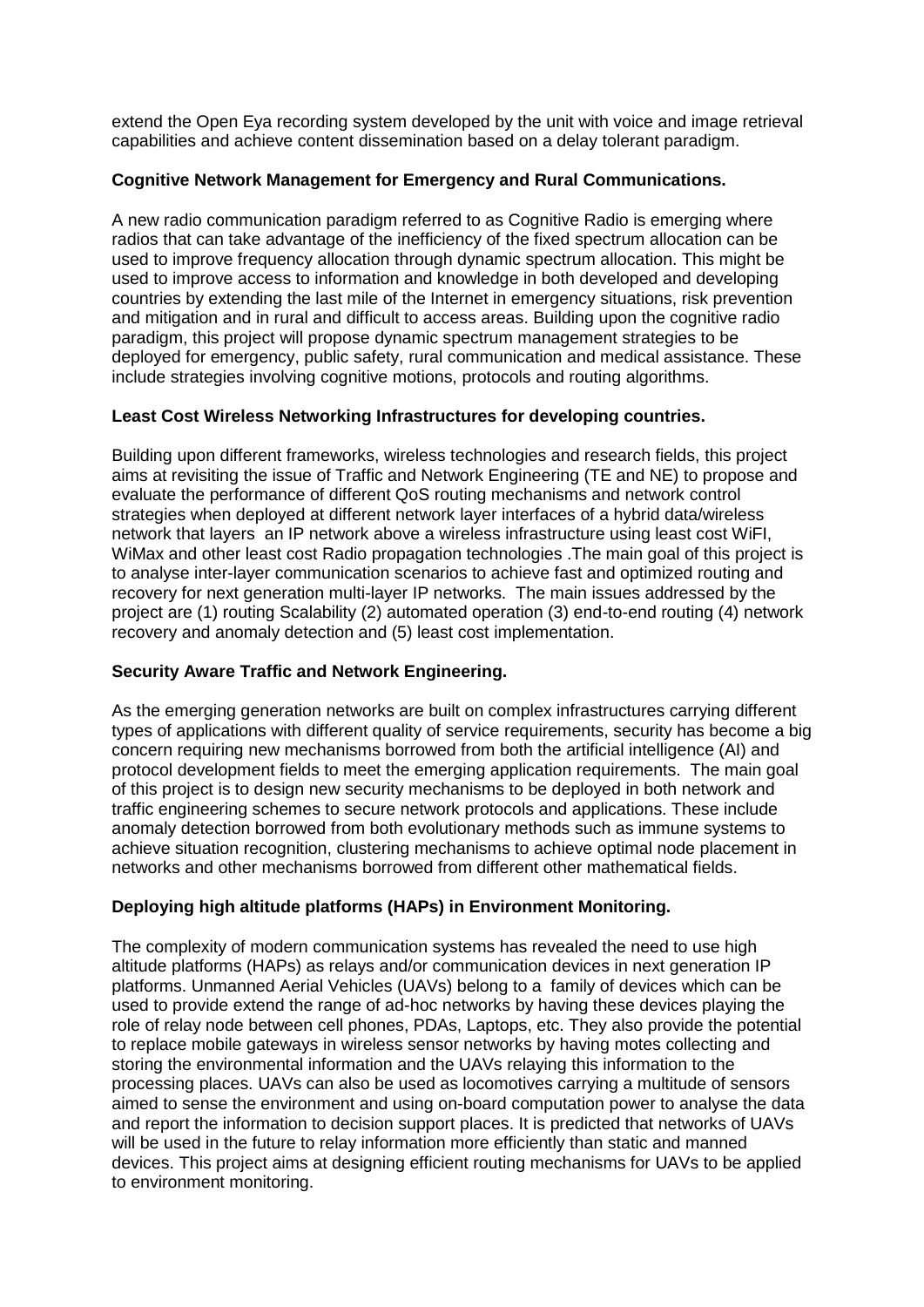### **Improving Pan African research and Education Infrastructures.**

Compared to the rest of the world, Africa is one of the continents which lacks affordable communications, has poor access to information and knowledge and thus misses significant opportunities for social and economic development. The main goal of this project is to design the Pan African Research and Education Network topology and building upon this topology to propose new and extend existing network management methods to improve the African research and education infrastructures. The focus of this project lies in (1) discovering network resources within African Research and Education Networks and (2) proposing transborder connectivity strategies and network management methods to improve connectivity and information dissemination at the campus, country and continental levels.

# **CONTRIBUTION TO RESEARCH AND TRAINING IN DEVELOPING COUNTRIES.**

- 1. Regular **Lecturer/Trainer** on the series of Workshop on Least Cost Wireless Networking For Developing countries held annually by the Abdus Salam International Centre For Theoretical Physics (ICTP) in Trieste/Italy.
- 2. **Funder** of WS4All NGO aiming at disseminating knowledge on wireless sensor networks and building community sensor networks in the developing countries.
- **3. Training Workshops Organization in Africa:** 
	- **Director:** First ICTP-UCT-TWAS workshop on wireless sensor networks with applications to environment monitoring, hosted by the department of computer science, UCT, 23-25 March 2010.
	- **Director:** Second ICTP-UCT-TWAS workshop on wireless sensor networks with applications to weather monitoring in East Africa, hosted by the department of computer science, University of Nairobi, 6-8 July 2011.
	- **Director:** Third ICTP-UCT-TWAS workshop on wireless sensor networks with applications to environment monitoring in Ghana, hosted by the department of computer science, University of Ghana-Legon, December 2011.
	- **Coordinator:** ITU-ICTP long training on developing capacity building in wireless networking for the developing countries, ICTP, Trieste, Italy 28 August-8 September 2011.
	- **Adviser/Trainer:** ITU-ICTP Training on developing capacity building in wireless networking for the developing countries, ICTP, Trieste, Italy , 28 August - 8 September 2011.
- 4. **Chair, Steering committee, and Technical Program committee:**
	- 2013 ACM DEV-4 Conference, held in Cape Town, South Africa, December 2013: co-chair.
	- 2013 Saicsit-IoT workshop, held in East-London/South Arica as a Saicsit workshop, October 2013: chair.
	- 2012 African Conference on Software Engineering and Applied Computing, held in Botswana, September 2012: Finance chair.
	- 2011 African Conference on Software Engineering and Applied Computing, held in Cape Town, 20-25 September 2011: Finance chair.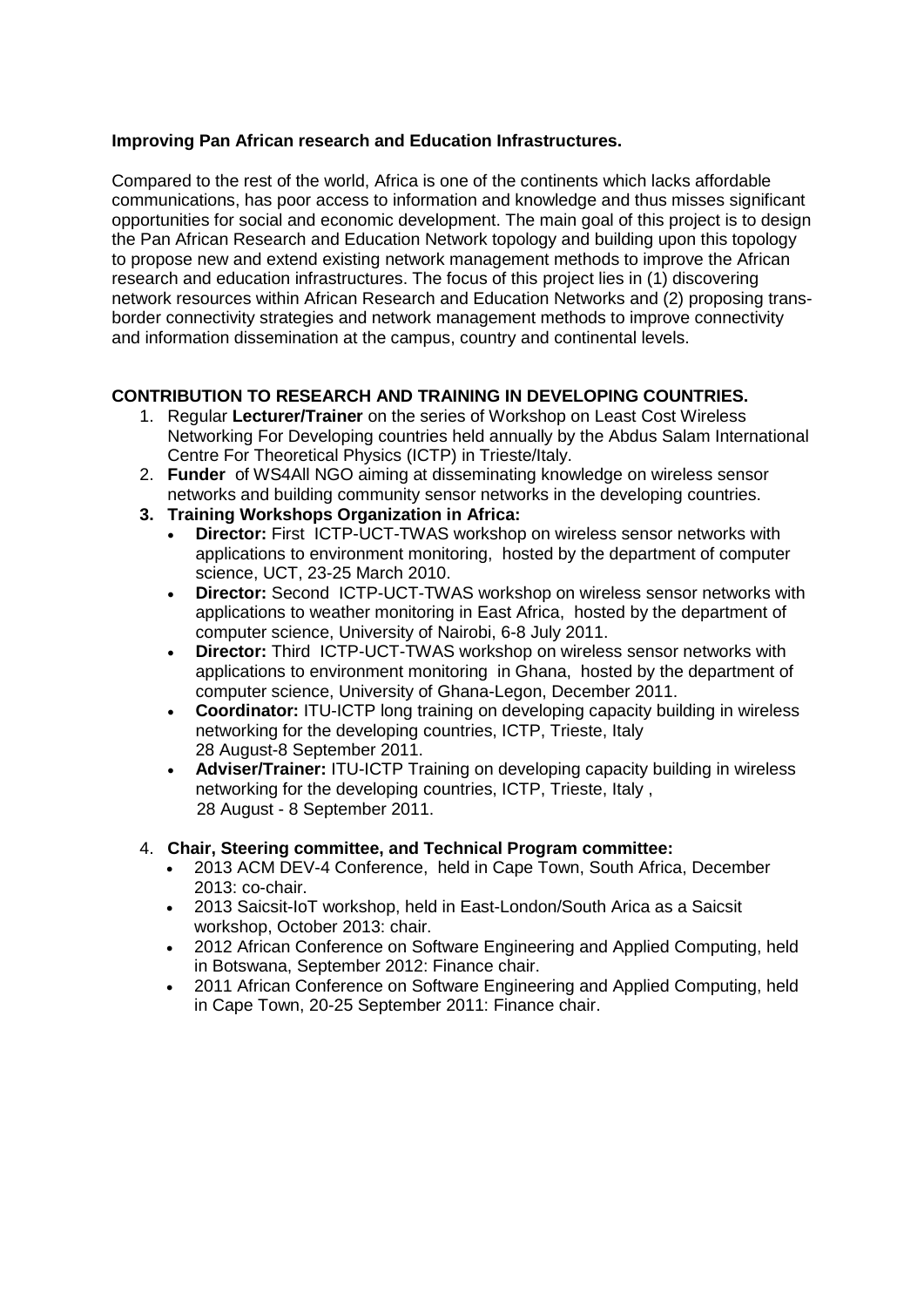### **5. External Examiner**

- External examiner for the University of Stellenbosch Military Academy:
	- Department: Computer Information Systems
	- Data Communications and Network course
- External examiner for the University of Kwazulu Natal :
	- Departments:
		- Computer Science
		- Computer Science
	- Courses:
		- Computer Security course
		- Communication networks
		- Operating systems
- External examiner for the Polytechnic of Namibia:
	- Department of Computer Science
	- Computer Security course
	- $\bullet$
- External examiner for the University of Ghana-Legon:
	- Department of Computer Engineering
	- Computer Engineering programme
- External examiner for Makerere University in Uganda:
	- Department of Computer Engineering
	- Software Engineering Programme

# **CONTRIBUTION TO INTERNATIONAL RESEARCH COLLABORATION.**

INTERNATIONAL RESEARCH COLLABORATION:

- 1. Royal Institute of Technology (KTH/Sweden): Green Computing and ASON/GMPLS WDM Networks.
- 2. University of Klagenfurt/Austria: Intelligent systems-technologies group.
- 3. ICTP/Trieste Aeronomy Group: Wireless Sensor Networking and Global Positioning **Systems**
- 4. Senior Associate Scientist of the Abdus Salam International Centre for Theoretical Physics.
- 5. University of Linkoping: Wireless Sensor Networks.

### PARTICIPATION IN JOURNAL EDITORIAL BOARDS

1. **IET Wireless Sensor Systems:** 2013-2016

PARTICIPATION IN INTERNATIONAL TECHNICAL CONFERENCE PROGRAM **COMMITTEES** 

- 1. **INDS2008:** International Workshop held in July, 18-19 2008 in Austria.
- 2. **WCITD2008:** IFIP International conference held in October, 6-7 2008 in Pretoria, South Africa.
- 3. **ICPADS2008:** IEEE International conference held in December, 8-10 2008 in Melbourne, Australia.
- 4. **INDS2009:** IEEE International Workshop held in July, 20-219 2009 in Klagenfurt, Austria.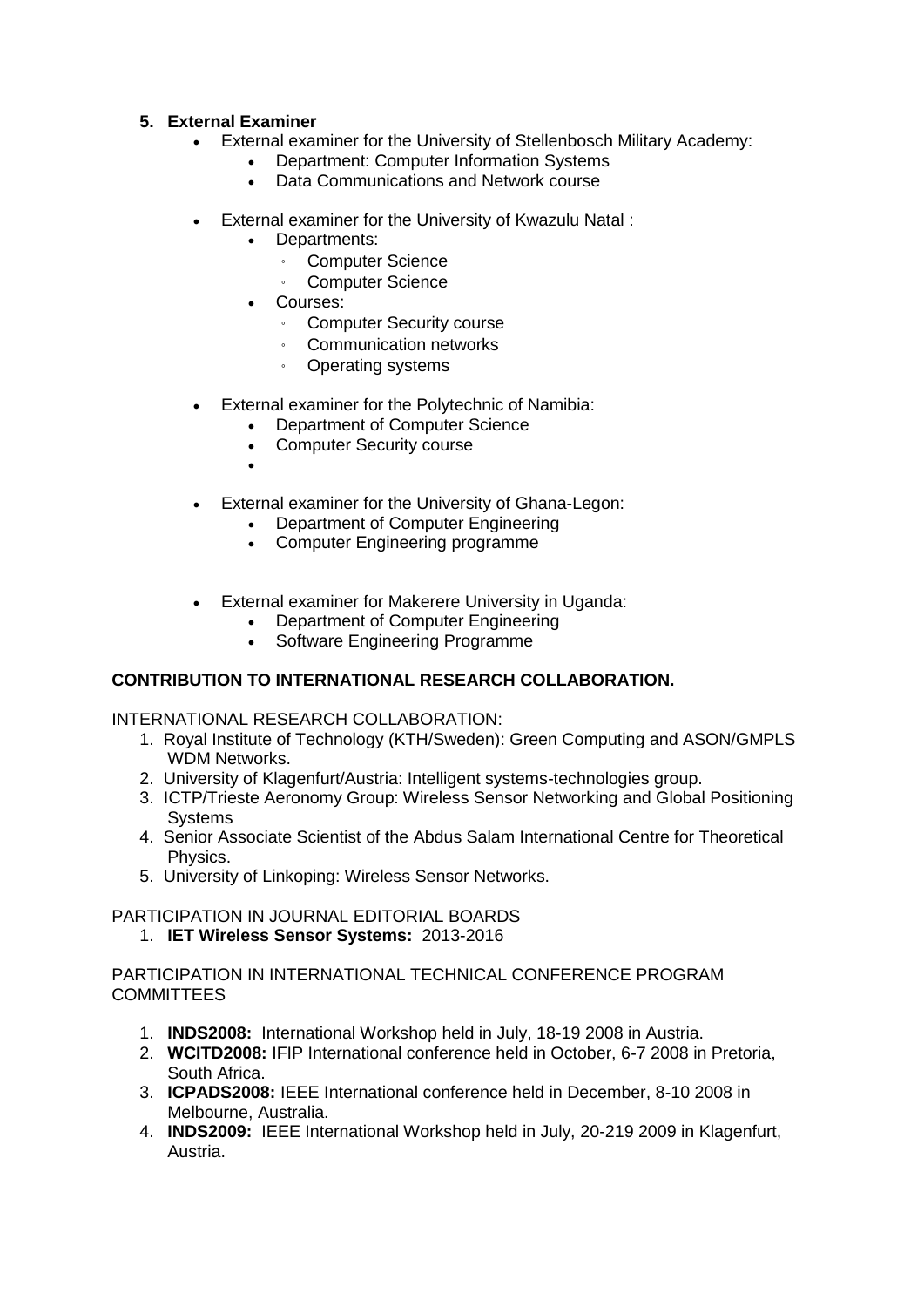- 5. **NGWMN2009:** IFIP International conference held in September, 22-25, 2009 in Vienna, Austria.
- 6. **BROADCOM2009**: IEEE International Conference held in July 15-18, 2009 in Wroclaw, Poland.
- 7. **WCC2010:** IFIP World Computer Congress held in September 20-23, 2010 in Brisbane, Australia.
- 8. **ISWCS2010:** IEEE International Symposium on Wireless Communication Systems held in September 19-22 in York, United Kingdom.
- 9. **MobiCPS2010:** The 1st IEEE International Workshop on Mobile Cyber-Physical Systems held in October 26 – 29, 2010 in Xi'an, China.
- 10. **Bionetics2010:** The 1st International Workshop on Bio-Inspired Approaches to Advanced Computing and Communications held in December 1 – 3, 2010 in Boston, MA, USA.
- 11. **Greencom 2010:** The The 2010 IEEE/ACM International Conference on Green Computing and Communications (GreenCom 2010), Hangzhou, China, October 30– November 1, 2010
- 12. **INDS2011:** IEEE International Workshop held in July, 25-27 2011 in Klagenfurt, Austria.
- 13. **IWSN2011:** IEEE International Workshop held in July, 29th in Barcelona, Spain.
- 14. **ACSEAC2011:** IEEE International conference held in September, 19-23 in Cape Town, South Africa.
- 15. **ICC2012:** IEEE International Conference on Communication held in June, in Ottawa, Canada.
- 16. **ICC2012 WS-Saconet:** ICC Worshop on Smart Communications in Networks held in June, 11 in Ottawa, Canada.
- 17. **ICACCI2012:** International Conference on Advances in Computing, Communications and Informatics held in August, 3-6 in Chenai, India.
- 18. **WSN-ADT2012:** Wireless Sensor Networks: Architectures, Deployments and Trends, in May, 8-10 in Istanbul, Turkey.
- 19. **IDAACS-SWS2012:** IEEE Int'l Symposium on Wireless Systems, held in September, 20-21, in Offenburg, Germany.
- 20. **IMTIC2012:** International Multi-topic Conferences, held in Marc, 28-30, in Jamshoro, Pakistan.
- 21. **CNBuB2012:** The International Workshop on Community Networks and Bottom-up-Broadband, held in October 8, 2012 in Barcelona, Spain
- 22. **MidSense2012:** The seventh international workshop on Middleware Tools, Services and Run-time Support for Sensor Networks (MidSens'12) held in December 3rd - 7th, 2012 in Montreal, Canada.
- 23. **NESEA2012:** The 3rd IEEE International Conference on Networked Embedded Systems for Every Application (NESEA 2012 ), Liverpool, UK, on December 13-14, 2012.
- 24. **ONDM2013:** The 17th International Conference on Optical Networking Design and Modeling- ONDM 2013, Brest, France, on April 15-18, 2013.
- 25. **SaCoNet2013:** 4th International Conference on SmArt COmmunications in NEwork Technologies (SaCoNeT'2013), Paris, France, on June 17-19, 2013.
- 26. **Globecom2013:** IEEE Global Communications Conference (GLOBECOM), Atlanta/Georgia, USA, on December 9-13 , 2013.
- 27. **ICC2013**: IEEE International Conference on Communications (ICC), Budapest, Hungary, On June 9 – 13, 2013.
- 28. **ICACCI2013:** Intenational Conference on Advances in Computing, Communications and Informatics (ICACCI-2013), Mysore, India, On August 22-25, 2013.
- **29. ICCCN2013:** International Conference on Computer Communications and Networks (ICCCN-2013), Nassau/Bahamas, USA, on July 30- August 2, 2013.
- 30. **ICACCI2014:** Intenational Conference on Advances in Computing, Communications and Informatics (ICACCI-2014), Mysore, India, On August 22-25, 2014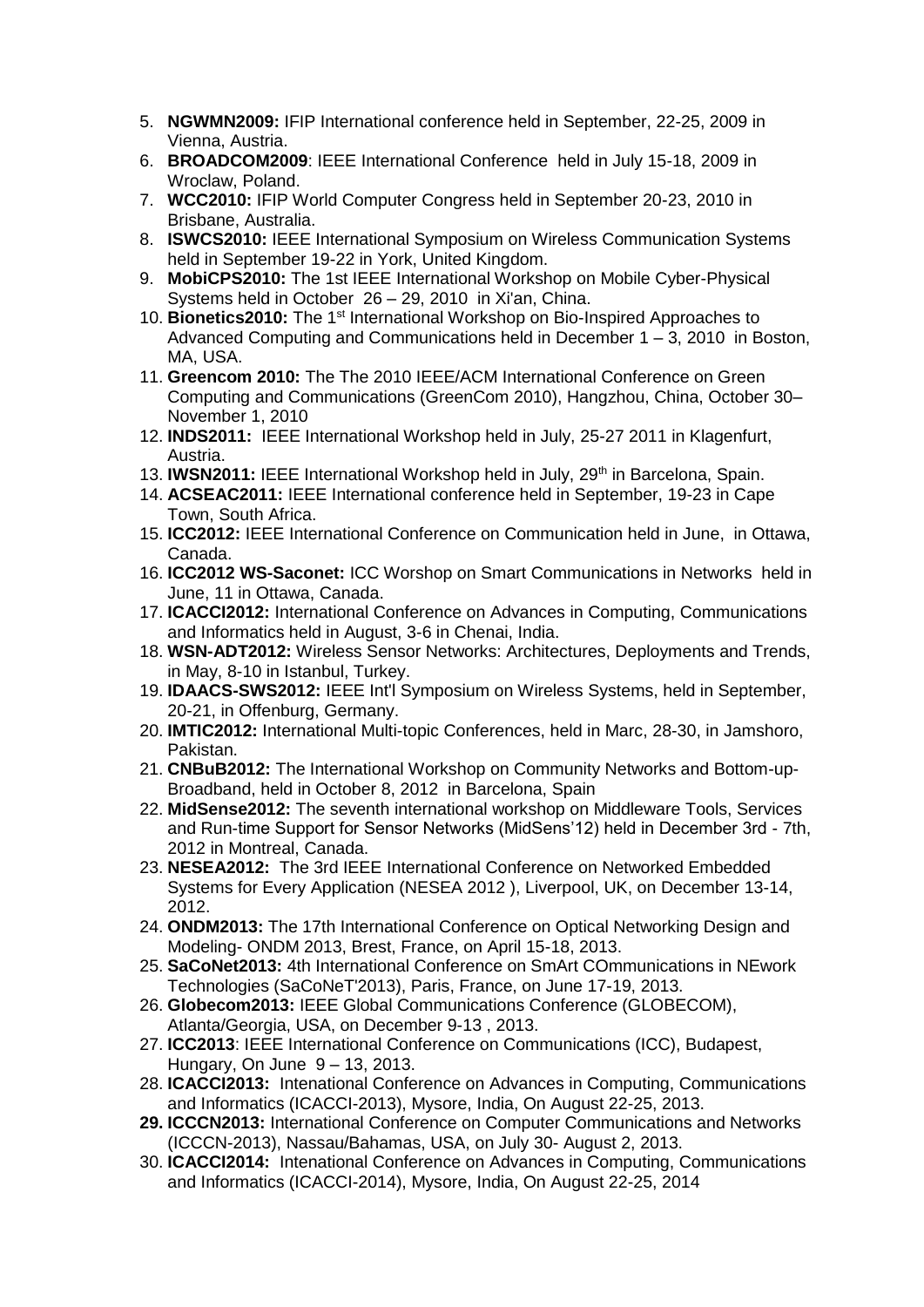- 31. **Globecom2014:** IEEE Global Communications Conference (GLOBECOM), Austin/Texas, USA, on December 8-12 , 2014.
- 32. **CNBuB2014:** The 3rd International Workshop on Community Networks and Bottomup-Broadband, held in October 8, 2014 in Larnaca, Cyprus .
- 33. **ICCVE 2014**: The 3rd International Conference on Connected Vehicles & Expo, Vienna, Austria, held in November 3-7, 2014.
- 34. **ICC'15:** IEEE International Conference on Communications, London, UK, held in June 8-12, 2015.
- **35. ONDM2015**: The 17th International Conference on Optical Networking Design and Modeling- ONDM 2015, to be announced.

PARTICIPATION IN PEER-REVIEW OF INTERNATIONAL JOURNALS.

- 1. Frequent reviewer of the MDPI Sensors Journal
- 2. Frequent reviewer of the Communication Networks Journal
- 3. Frequent reviewer of the Eurasip Journal of Wireless Communication and Networking.
- 4. Sporadic reviewer for the OSA JOCN journal.

### **STUDENT SUPERVISION (from 2007 to 2013)**

#### **1. Successfully Supervised PHD students: 5**

| June 2013     | Olutayo Boyinbode (Nigerian Citizen). "Towards an Interactive Mobile<br>Lecturing Model: A High Level Engagement for Enhancing Lecturing",<br>UCT Ph.D.                       |
|---------------|-------------------------------------------------------------------------------------------------------------------------------------------------------------------------------|
| December 2012 | Muthoni Masinde (Kenyan Citizen). "ITIKI: Bridge between African<br>Indigenous Knowledge and Modern Science on Drought Predicting",<br>UCT Ph.D.                              |
| December 2011 | Oladayo Salami (Nigerian citizen). "A Framework for Connectivity<br>in Inter-working Multi-hop Wireless Networks", UCT Ph.D.                                                  |
| December 2009 | Isaac Segun Osunmakinde (Nigerian citizen). "Computational<br>Intelligent Systems: Evolving Dynamic Bayesian Networks", UCT<br>Ph.D.                                          |
| December 2009 | Kibombo Joseph Balikuddembe (Ugandan citizen). "Managing<br>economic value and uncertainty on software projects: An<br>empirical study using the CASSE Framework ", UCT Ph.D. |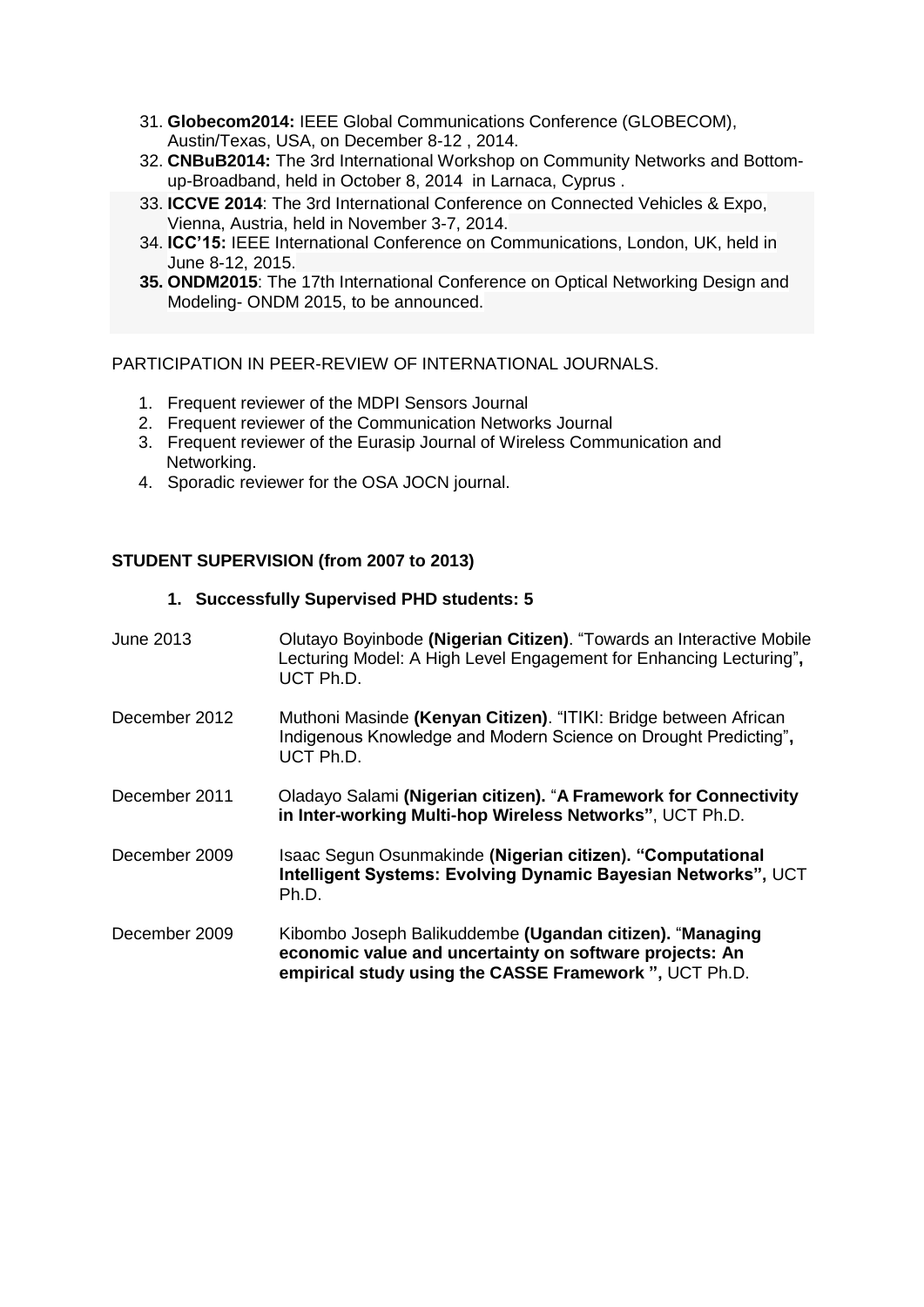### **2. Successfully Supervised MSC students: 9**

| December 2012     | Omowunmi Elizabeth Falola. "Drivable Region Detection for<br><b>Autonomous Robots Applied to South African Underground</b><br>Mining"UCT MSC.                      |
|-------------------|--------------------------------------------------------------------------------------------------------------------------------------------------------------------|
| December 2012     | Pheeha Machaka (South African Citizen). "Situation Recognition<br>using Soft Computing techniques", UCT MSc.                                                       |
| <b>June 2012</b>  | Ashish Meta (Indian citizen). "Cognitive Interference Mitigation in<br>Wireless Sensor Networks", UCT MSc.                                                         |
| December 2011     | Dulce -Maira Boneke Nokonoko." An Energy-Efficient Routing<br>Protocol for Hybrid-RFID Sensor Network", UCT MSc.                                                   |
| December 2010     | Lekometsa Moketsi (Lesotho citizen). "Context-Aware Handoff<br>Support for Wireless Access Networks", UCT MSc.                                                     |
| June 2010         | Anthony Mwebaze (Ugandan citizen). "Design of an Intelligent<br>Parking System Using Wireless Sensors and Multiprotocol Label<br>Switching ", UCT MIT.             |
| <b>March 2008</b> | Hong Feng Wang (Chinese citizen). "IGP Traffic Engineering: A<br>comparison of Computational Optimization Algorithms", SUN<br>MSc.                                 |
| December 2007     | Kuzamunu Gaston Mazandu (Congolese citizen). "Traffic<br>Engineering Using Multipath Routing Approaches", SUN MSc<br>(Cum laude), with thesis published as a Book. |
| December 2007     | Baruani Jules Atumbe (Congolese citizen). "Network Engineering<br><b>Using Multiobjective Evolutionary Algorithms", SUN Msc.</b>                                   |

# **3. Successfully Supervised Honor's students: 11**

- Project1: Quality of Service support and Visualization of Sensor Networks 2 students
- Project1: A Highly Scalable Monitoring system for WiFi HotSpots 1 Student

Project3: Smart Mesh Networking 2 students

Project4: Participatory Cloud Computing 3 students

Project5: Internet-of-the-Things: a Home Security System 3 students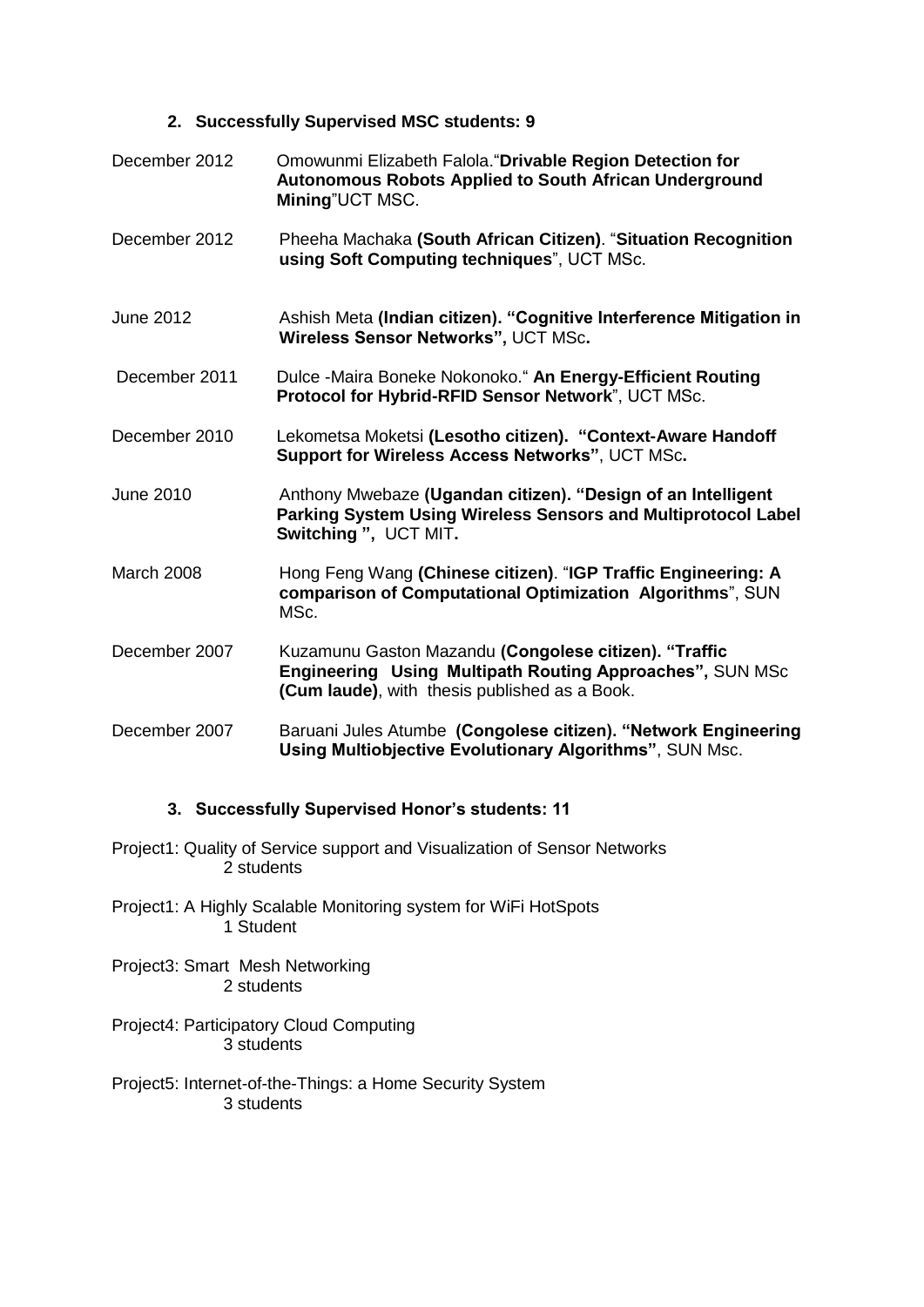#### CURRENTLY SUPERVISED STUDENTS

- **1.** Emmanuel Tuyishimire, **Registered UCT MSc, June 2013. (Rwanda citizen )**
- **2.** Taariq Mullins, **Registered UCT MSc, February 2013. (South African citizen )**
- **3.** Jarred Martin, **Registered UCT MSc, February 2013. (South African citizen )**
- **4.** Lutando Ngaqazo, **Registered UCT MSc, February 2013. (South African citizen )**
- **5.** Richard Maliwatu, **Registered UCT MSc, February 2013. (Zambian citizen )**
- **6.** Tanya Mabintshi**, Registered UCT MSc., September 2012. (DRC citizen)**
- **7.** Tresor Mvumbi, **Registered UCT MSc., February 2012. (DRC citizen)**
- **8.** Josiah Chavula, **Registered UCT PH.D, February 2013. (Malawian citizen)**
- **9.** Omowunmi Falola, **Registered UCT Ph.D, February 2013. (Nigeria citizen)**
- **10.** Chika Yinka-banjo, **Registered UCT Ph.D, February 2011. (Nigeria citizen)**
- **11.** Nleya Nsidiso, **Registered UCT Ph.D, February 2011. (Zimbabwe citizen)**
- **12.** Hope Mauwa, **Registred UWC PhD, February 2014 (Malawi citizen)**
- **13.** Taha Mohamed**, Registred UWC MSc, February 2014 (Malawi citizen)**
- **14.** Ademola Philip Abidoye, **Registred UWC PhD, February 2011 (Nigerian citizen)**

### **RESEARCH TRAINING ACTIVITIES:**

| 14 March -21 April (2011) | <b>ICTP-ITU EXTENDED COURSE ON WIRELESS</b><br>NETWORKING FOR AFRICAN TRAINERS. Trainer                                                                                                                                   |
|---------------------------|---------------------------------------------------------------------------------------------------------------------------------------------------------------------------------------------------------------------------|
| 28 Feb. - 11 March (2011) | WORKSHOP ON APPLICATIONS OF WIRELESS SENSOR<br>NETWORKS FOR ENVIRONMENTAL MONITORING IN<br>DEVELOPING COUNTRIES TO BE FOLLOWED BY<br>CONFERENCE ON WIRELESS SENSORS TECHNOLOGIES<br>FOR ENVIRONMENTAL MONITORING. Trainer |
| 7 Sept. - 25 Sept. (2009) | FIRST WORKSHOP ON OPEN SOURCE AND INTERNET<br>TECHNOLOGY FOR SCIENTIFIC ENVIRONMENT WITH<br>CASE STUDIES FROM ENVIRONMENTAL MONITORING.<br><b>Participant</b>                                                             |
| 16 Feb. - 6 March (2009)  | ICTP-ITU SCHOOL ON WIRELESS ICT LOW COST<br>SOLUTIONS IN DEVELOPING COUNTRIES: BEST<br>PRACTICES - FOLLOWED BY - 2ND AWARENESS<br>WORKSHOP ON RELEVANCE OF LOW COST WIRELESS<br>ICT SOLUTIONS FOR DEVELOPMENT. Trainer    |
| 7 July - 16 July (2008)   | USING OPEN ACCESS MODELS FOR SCIENCE<br><b>DISSEMINATION. Participant</b>                                                                                                                                                 |
| 12 Jan. - 30 Jan. (1998)  | ICTP-URSI-ITU/BDT SCH, ON THE USE OF RADIO FOR<br>DIGITAL COMMUNICATION IN DEVELOPING COUNTRIES<br><b>INCLUDING SPECTRUM MANAGEMENT. Participant</b>                                                                      |
| 15 Sept. - 3 Oct. (1997)  | <b>WORKSHOP ON TELECOMMUNICATIONS: SCIENCE</b><br>TECHNOLOGY AND APPLICATIONS. Participant                                                                                                                                |
| 17 Feb. - 28 Feb. (1997)  | ICTP-URSI-ITU/BDT WORKSHOP ON THE USE OF RADIO<br>FOR DIGITAL COMMUNICATIONS IN DEVELOPING<br><b>COUNTRIES. Participant</b>                                                                                               |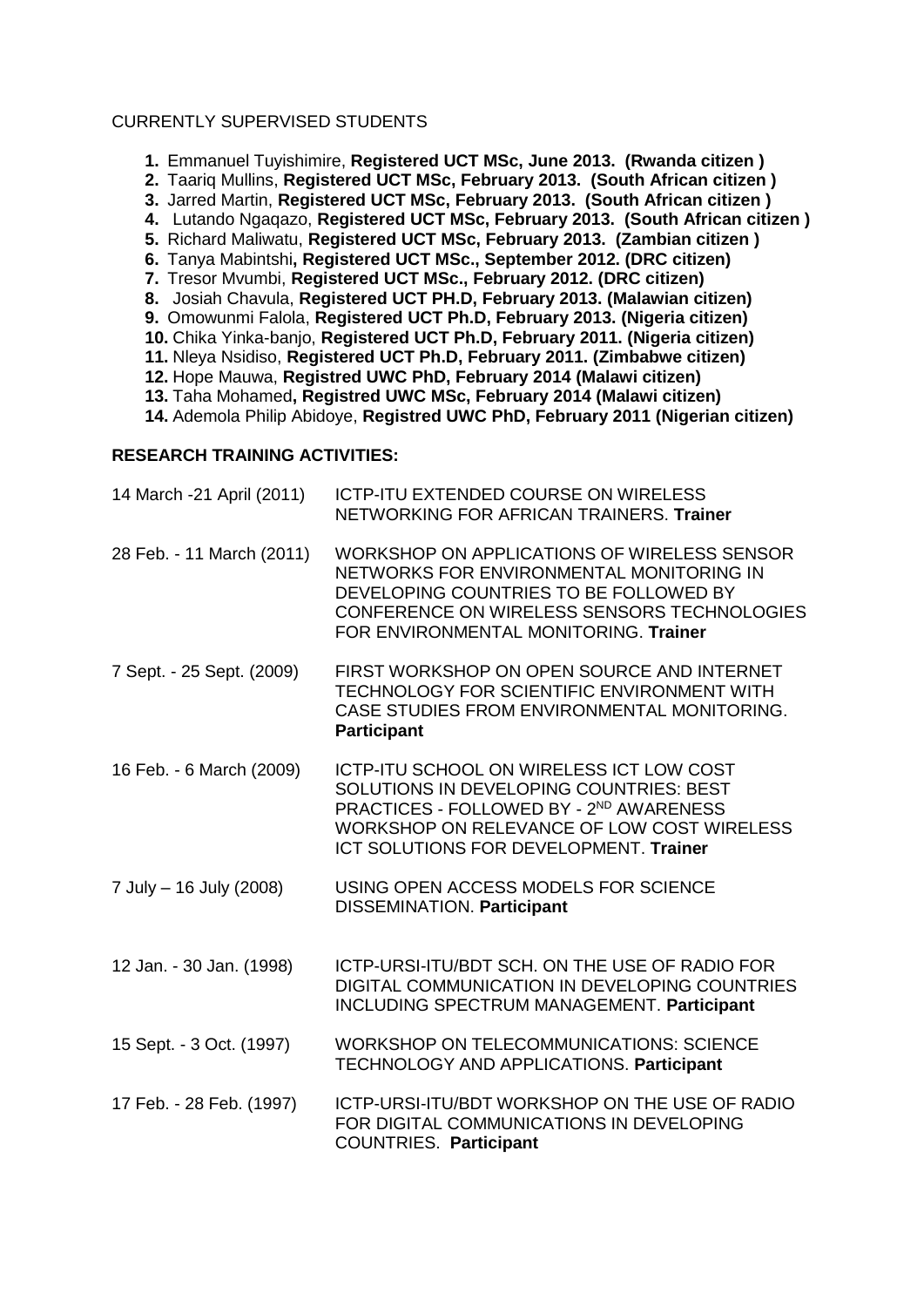# **COURSES TEACHING AND SUPERVISION SINCE 2007.**

### COURSES TAUGHT.

### 1. Undergraduate:

- Data Structure and Algorithms
- Java Programming
- Computer Systems and Architectures
- Communication networks
- Multi-player Networked Games
- 2. Postgraduate
	- Traffic Engineering
	- Wireless Sensor Networks
	- Intelligent System Design
	- Advanced Communication Networks
	- Advanced Operating Systems

#### COURSES SUPERVISED.

- 1. CSC2001F at UCT
- 2. CSC2002S at UCT

### **LANGUAGE PROFICIENCY**

- 1. French (fluent)
- 2. English (fluent)
- 3. Swahili (fluent)
- 4. Lingala (fluent)

#### **REFERENCES.**

#### **Prof. Brink Van Der Merve**

Department of Mathematical Sciences, Section of Computer Science, University of Stellenbosch, South Africa. E-Mail: abwm@cs.sun.ac.za

#### **Prof. A.E Krzensinski**

Department of Mathematical Sciences, Section of Computer Science, University of Stellenbosch, South Africa. Email: aek1@cs.sun.ac.za